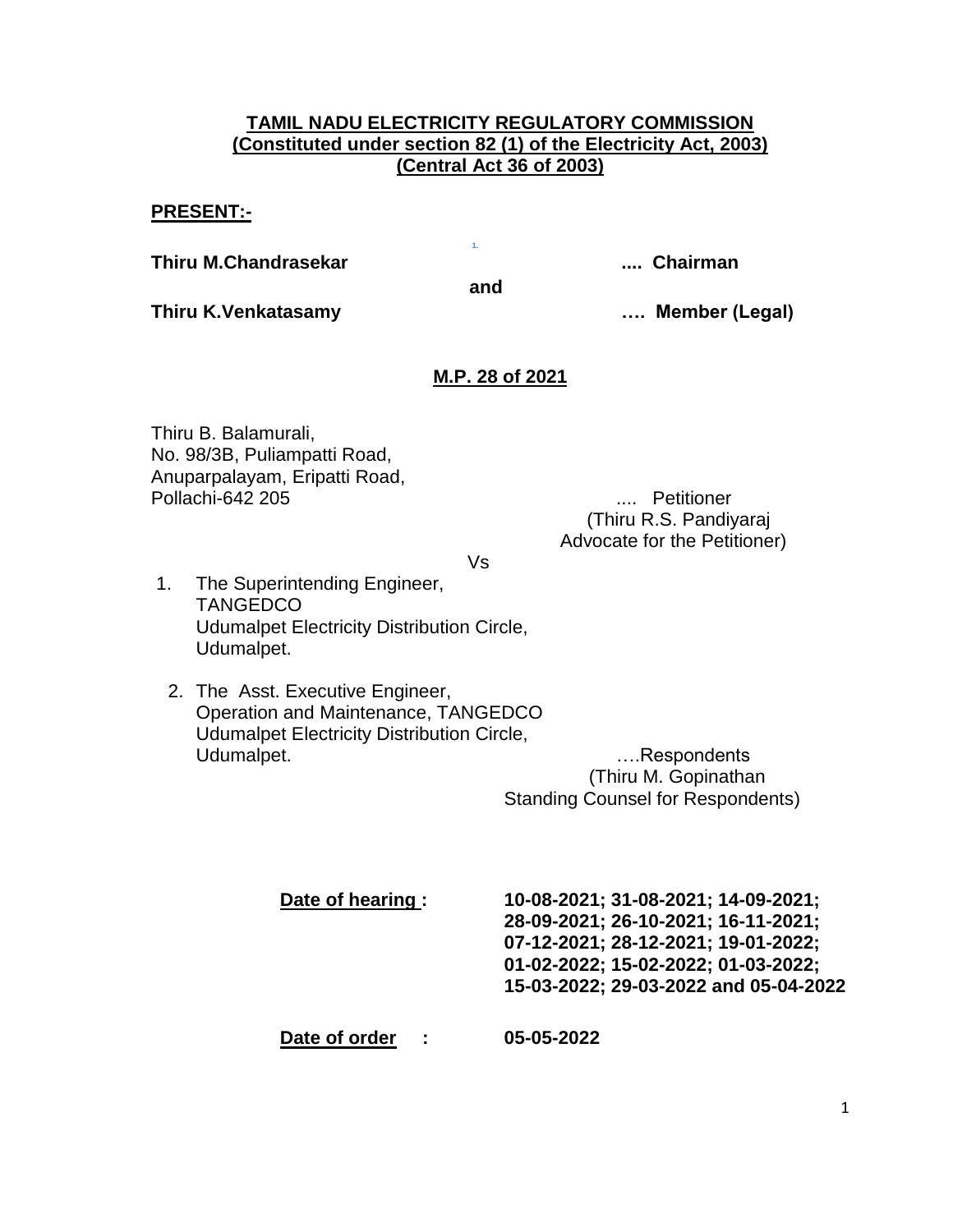The M.P. No. 28 of 2021 came up for hearing on 05.04.2022. The Commission upon perusing the affidavit filed by the petitioner and the counter affidavit filed by the Respondents and all other connected records and after hearing passes the following:-

# **ORDER**

#### **1. Prayer in M.P. No. 28 of 2021:-**

The Petitioner has prayed in this petition to pass an interim direction, directing the 1<sup>st</sup> and 2<sup>nd</sup> Respondents to treat the Petitioner's LTSC No. 347003395 under LT Tariff IIIB as per Tariff Order No.1 of 2017 dated 11.07.2017 instead of LT Tariff V pending disposal of the above petition and punish the 1<sup>st</sup> and 2<sup>nd</sup> Respondent under Section 142 of the Electricity Act, 2003 for contravening the Tariff Order No.1 of 2017 dated 11.07.2017, Tamil Electricity Supply code 2004 and for non-compliance of the directions issued by the Commission in its order dated 02.03.2021 in M.P.No.4 of 2021.

# **2. Facts of the case:-**

The petitioner is enjoying LT CT supply under the Tariff IIIB. The 2<sup>nd</sup> Respondent along with his officers came to the Petitioner's premises on 22.10.2020 at 15.40 pm for inspection and alleged that there is theft of electricity. The petitioner is contesting that their industry has already registered under the Udyog Aadhaar Number bearing Aadhaar No.TNO3130018095 and a certificate to the effect has also been obtained from the Ministry of Micro, Small & Medium Enterprises in the name of Petitioner Industry clearly mentioning the major activity as "Manufacturing". The Petitioner has also obtained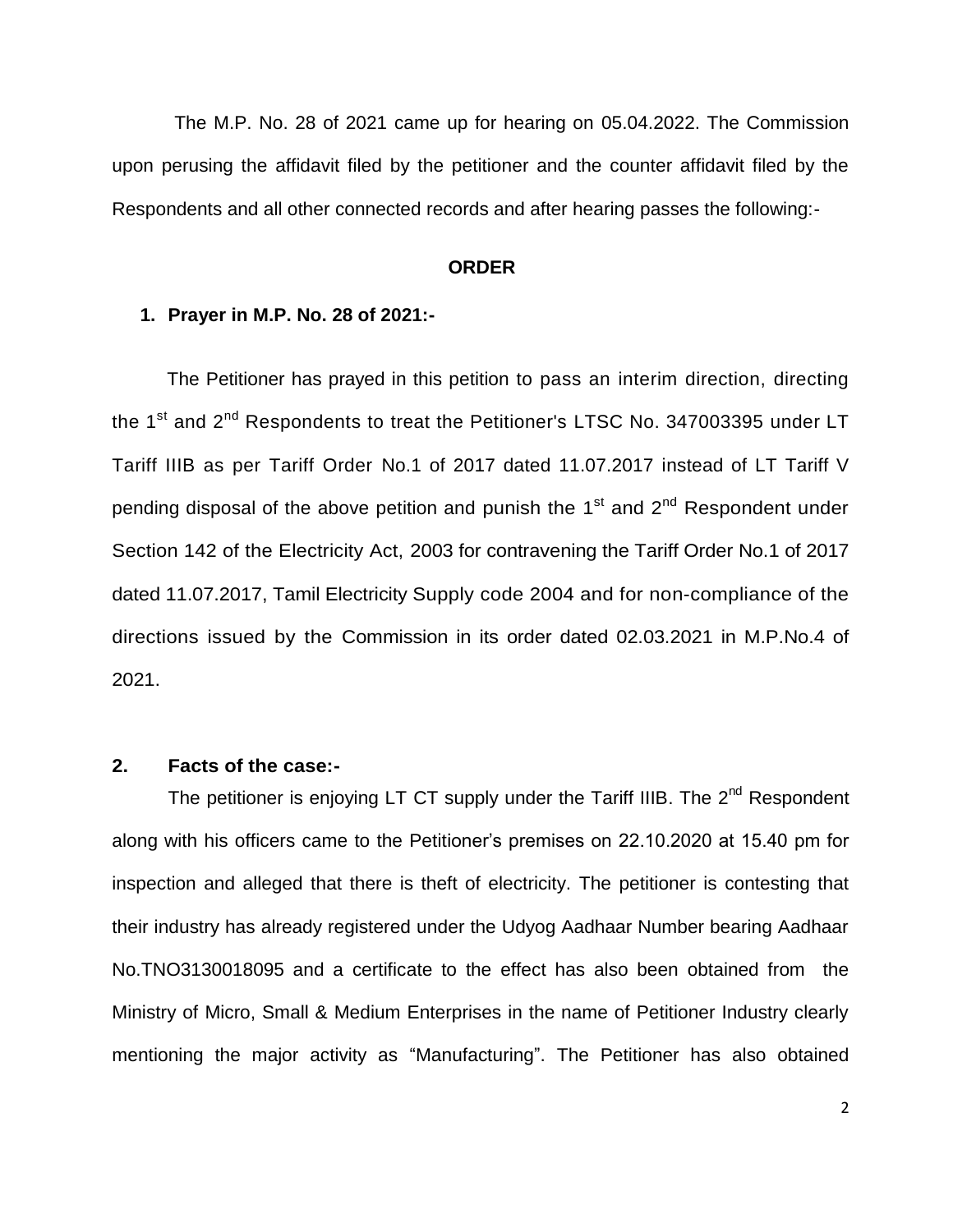certificate dated 13.04.2015 from the Department of Industries and Commerce, Government of Tamil Nadu clearing stating curled coir and bailing of coir fiber as manufacturing activity. Hence, the petitioner prayed to treat his service connection under LT-III B instead of the tariff LT-V as contended by the Respondent.

# **3. Contentions of the Petitioner:-**

3.1. The present petition is filed seeking for a direction under Section ( 142 of the Electricity Act, 2003 to punish the Respondent TANGEDCO for "contravening the Tariff Order No.1 of 2017 dated 11.07.2017 and non-compliance of the directions issued by the Commission in its order dated 02.03.2021 in M.P.No.4 of 2021 and consequently direct the Respondents to treat the Petitioner's service connection under LTCT IIIB and to refund the amounts illegally collected from the Petitioner. The Petitioner has filed the present petition in order to redress its grievance due to the illegal actions on the part of Respondent TANGEDCO by misinterpreting the Tariff Order No.1 of 2017 dated 11.07.2017 of this Hon'ble Commission and consequently alleging theft of electricity in the Petitioner's service connection, based on such misinterpretations, on the arbitrary assumption that the activity of bailing coir fiber in the Petitioner's industry is not manufacturing but commercial in nature i.e., Packing.

3.2. The Petitioner is the Proprietor of M/s.Dhanu Enterprise sanctioned with low Tension under tariff IIIB bearing LTSC No. 347003395. The service connection is being utilized for Manufacturing of Curled coirs and baling of coir fiber using 250 ton hydraulic baling press machines and other ancillary machineries.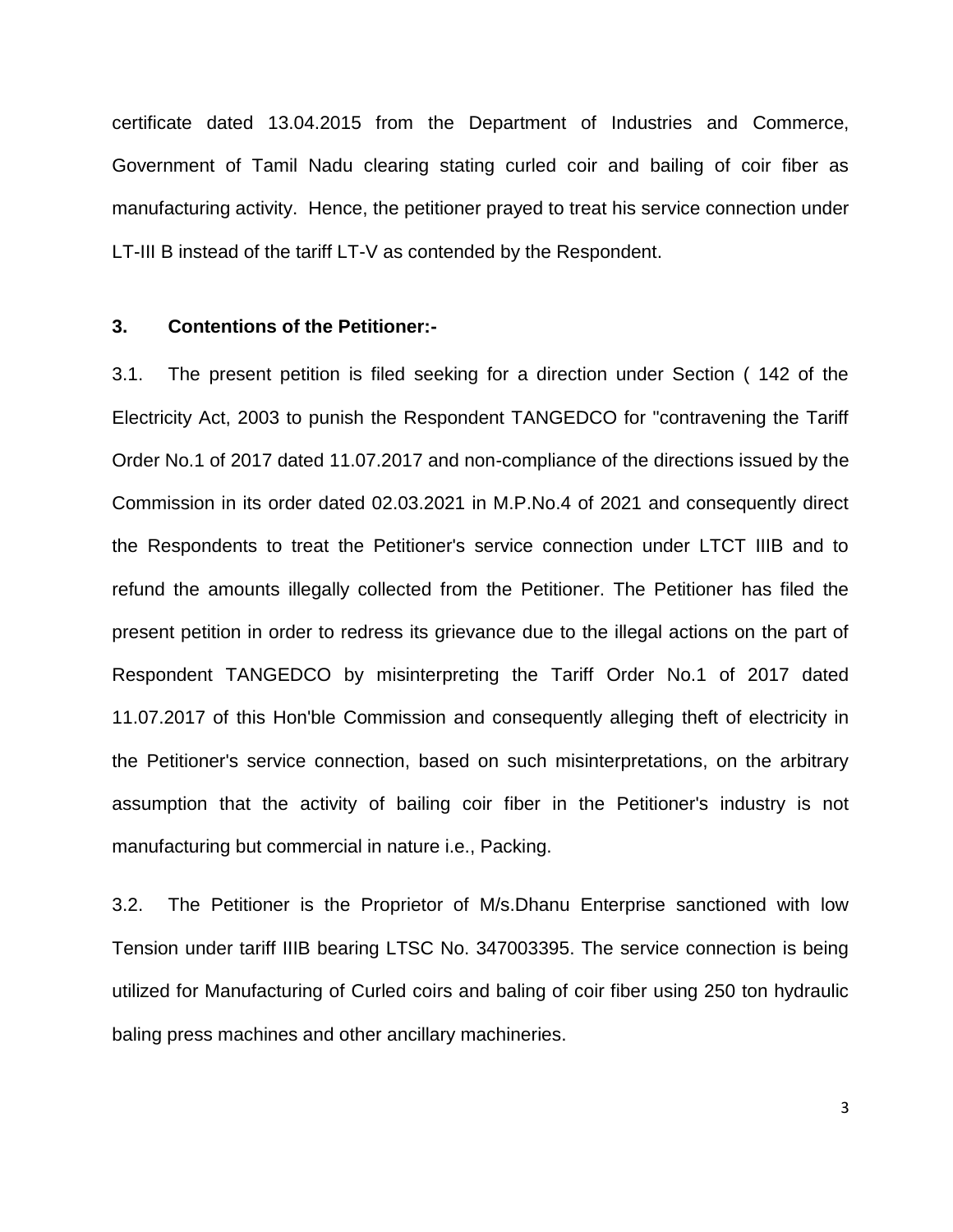3.3. The Petitioner is involved in the manufacturing of coir fiber bales up to 150 KGS. The Coconut fiber which is collected from the Coconut husk in bundles and shredded using our labours. The Coconut fiber from the coconut husk are manually cleaned by removing all dust, sand, stones and materials like plastic wires, leaves, other foreign particles. Subsequently the coconut fibers are dried in sun light, as per the specification, to maintain moisture below 15%. This process is done by manually by our labourers in our factory.

3.4. Consequently, after quality control the shredded fibers are manually feed into the 250 Ton Hydraulic baling Press machines which are hydraulically operated and it compresses the loose fine coconut fiber into bales of fixed sizes and weights. Normally the coir fiber bales weigh up to 120-150 Kgs as per order and market requirements. The hydraulically pressed fiber bales on machines are again put to quality check using inspection equipments such as moisture, size, weight etc. The pressed coir fiber bales should compactly hold as per specifications and once the bales pass the quality check it is manually tied using PET straps. After release the hydraulic pressured coir fiber bales will taken out and the Coconut fiber bales is ready to sale. In this way, hydraulic pressured coir fiber bales of 120-150 kgs are manufactured in the petitioner industry.

3.5. While the things stood thus, the  $2<sup>nd</sup>$  Respondent along with his officers came to the Petitioner's premises on 22.10.2020 at 15.40 pm for inspection and alleged that there is theft of electricity. They did not find any artificial or means available either in the meter or any of the cables where found to have been bypassed in the premises. This service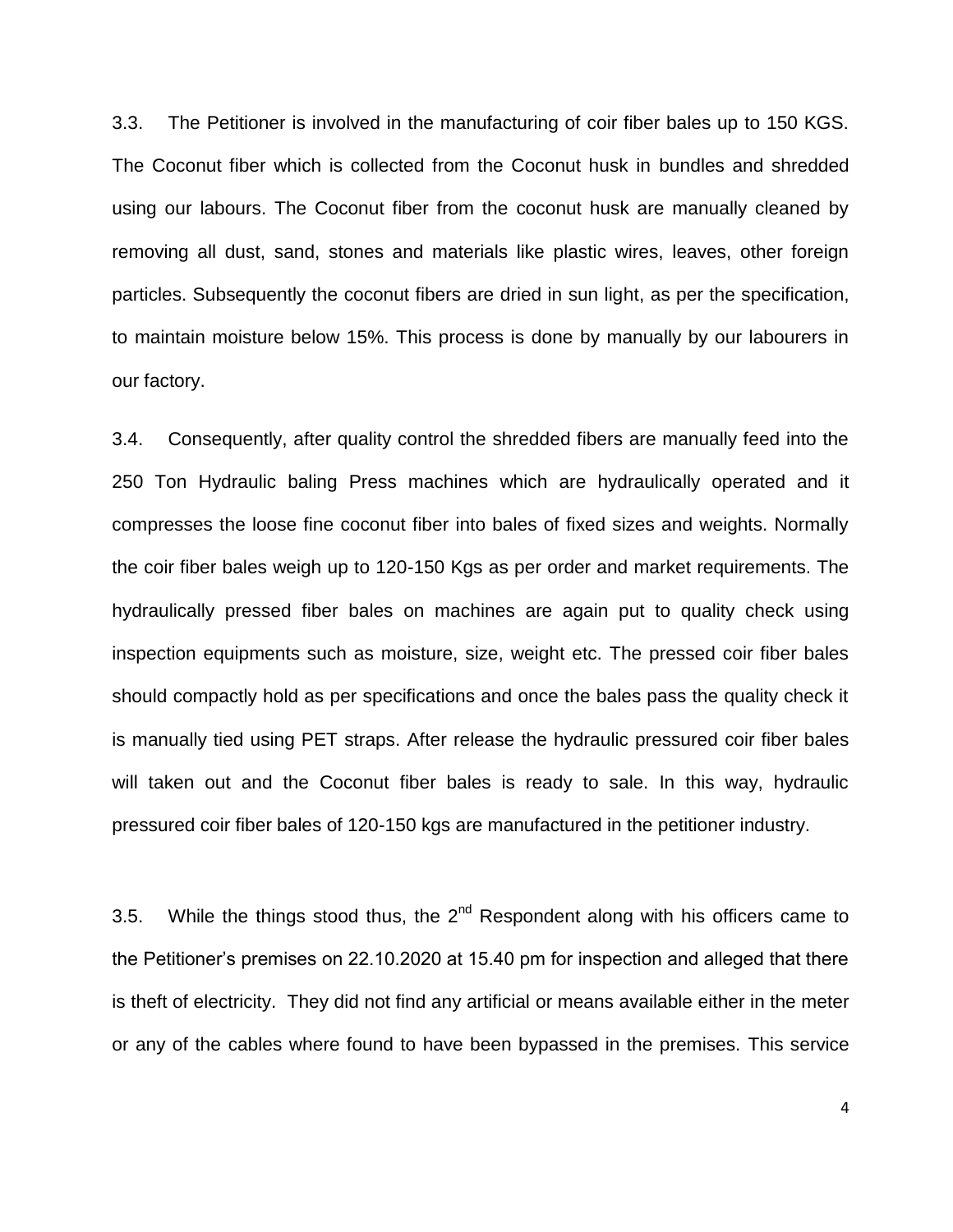connection has been provided with an electronic meter which cannot be tampered with because in case of such tampering, it records data regarding day of the tamper, time of the tamper, number of tampers, billing data and load survey data. Without analyzing all the above said factors the 2nd Respondent has come to the conclusion that usage of electricity in the Petitioner industry amount to theft of electricity under section 135(e) of the Electricity Act, 2003 on the sole allegation that the activity of manufacturing of coir fiber bales is 'packing' i.e., commercial in nature and the Petitioner should have been charged under LT Tariff V instead of LT Tariff IIIB. It is pertinent to mention here that immediately the Respondent also disconnected the Petitioner's service connection. Such an action of the Respondent is illegal, arbitrary, without application of mind and liable to be set aside.

3.6. The Petitioner tried to explain to the  $2^{nd}$  Respondent that there is no theft activity in the petitioner industry and requested to reconsider that the production of hydraulic pressured coir fiber bales using hydraulic machineries and labourers is manufacturing activity and not commercial in nature. The Petitioner explained that the service connections has been sanctioned to the Petitioner Industry by the Respondent TANGEDCO as early as 2014 under LT Tariff IIIB and the Petitioner has been consuming energy for the same activity from 2014 under LT Tariff IIIB and has been paying electricity charges under LT Tariff IIIB without any default till date. But the 2nd Respondent refused to consider any of the submission of the Petitioner and behaved very high headedly.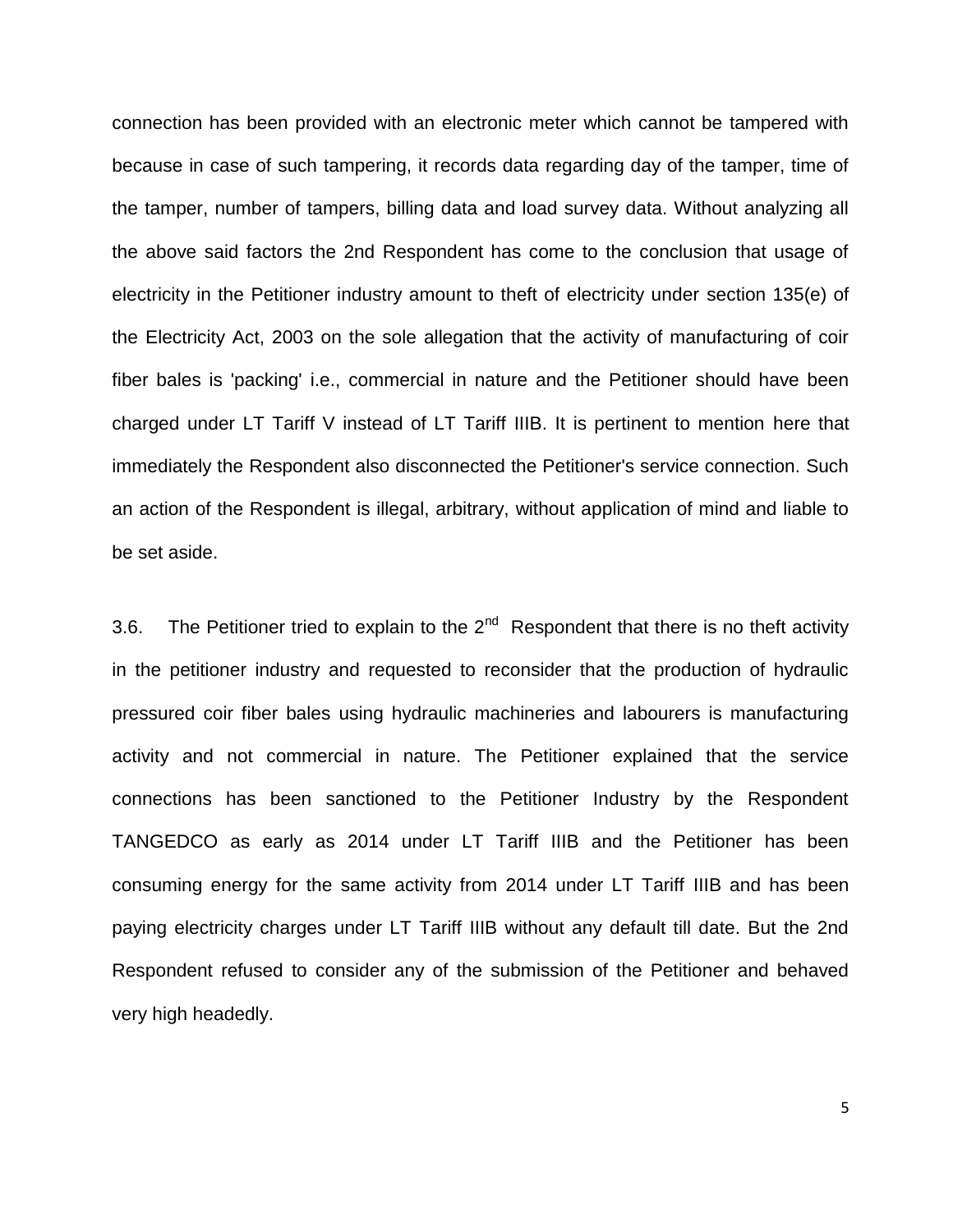3.7. The  $2^{nd}$  Respondent on the same day issued a notice demanding a sum of Rs.96,000/- towards compounding charges and Rs.3,76,169 /- towards extra levy for the alleged offence of theft of electricity. The  $2^{nd}$  Respondent threatened the staffs of Petitioner industry that unless he accepts the compounding amount is payment immediately, a criminal case would be filed against the Petitioner and the petitioner would be arrested immediately. The Petitioner was arm twisted by the Officers of the Respondent who did not even seek any explanation from the Petitioner and apprehending arrest by the Police the Petitioner has deposited the amount on 22.10.2020 along with a letter dated 22.10.2020 stating to have accepted the compounding fees and extra levy. The  $2^{nd}$  Respondent had prepared a "Mahazar" and on perusal it is clear that there are no artificial or other means or any of the cables or by passing of the meter in common service connection. The meter seals are intact and properly working. However, assessment of power theft under Section 135 of the Electricity Act, 2003 has been issued on the allegations that the Petitioner has misused LTSC No.347003395 under LT Tariff IIIB for commercial activity. The Respondent has failed to give any justification on how he presumed that manufacturing of hydraulic pressured coir fiber bales using hydraulic machineries and labourers is considered as commercial packing activity and how the Petitioner industry is not entitled for LT Tariff IIIB applicable for micro small and medium industries such as the Petitioner. Such an action of the Respondent against all cannons of law and against the principles of natural justice.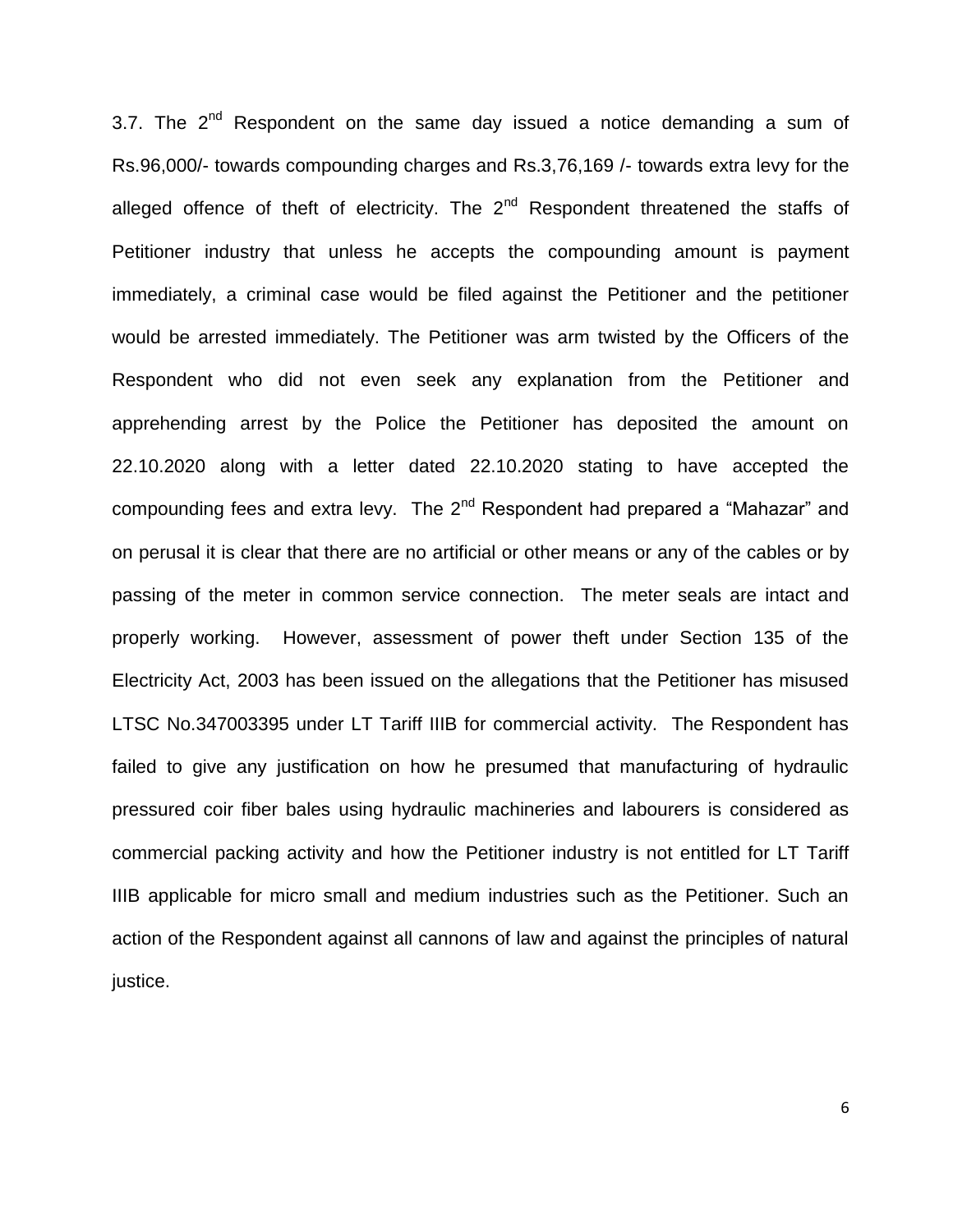3.8. After having received the compounding fees and the alleged extra levy, the 2nd Respondent has not issued provisional assessment notice, has not called upon the Petitioner to give explanation/objections within 7 days from the date of the provisional assessment order and has not issued any final assessment till date. Such an action of the Respondent is completely contrary to Regulation 23AA of TNERC's Tamil Nadu Electricity Supply Code, 2004 and hence the Respondents are liable to be punished under Section 142 of the Electricity Act, 2003 on this ground alone for contravening the provisions of TNERC's Tamil Nadu Electricity Supply Code, 2004. While the facts being so, the Respondent is threatening to convert the Petitioner's LTSC No. 347003395 under LT Tariff IIIB to LT Tariff V without prior notice or opportunity to the Petitioner.

3.9. Being aggrieved by the same Petitioner filed a detailed objection dated 27.10.2020 which has not been considered by the Respondents till date.

3.10. The action of the 2 d Respondent is contrary to the Tariff Order No.1 of 2017 'Determination of Tariff for Generation and Distribution' dated 11.08.2017 issued by the Commission. It is submitted that in exercise of the powers conferred by clauses (a), (c),(d) of sub-section (1) of Section 62 and clause (a) of sub-section (1) of Section 86 of the Electricity Act, 2003, (Central Act 36 of 2003) and all other powers hereunto enabling in that behalf and after considering the views of the State Advisory Committee meeting held on July 20, 2017 and after considering suggestions and objections received from the public in writing and during the Public Hearings, as per sub-section (3) of Section 64 of the said Act, the Commission has passed the Tariff Order No.1 of 2017 'Determination of Tariff for Generation and Distribution' dated 11.08.2017. Such order under clause 6.2.9 &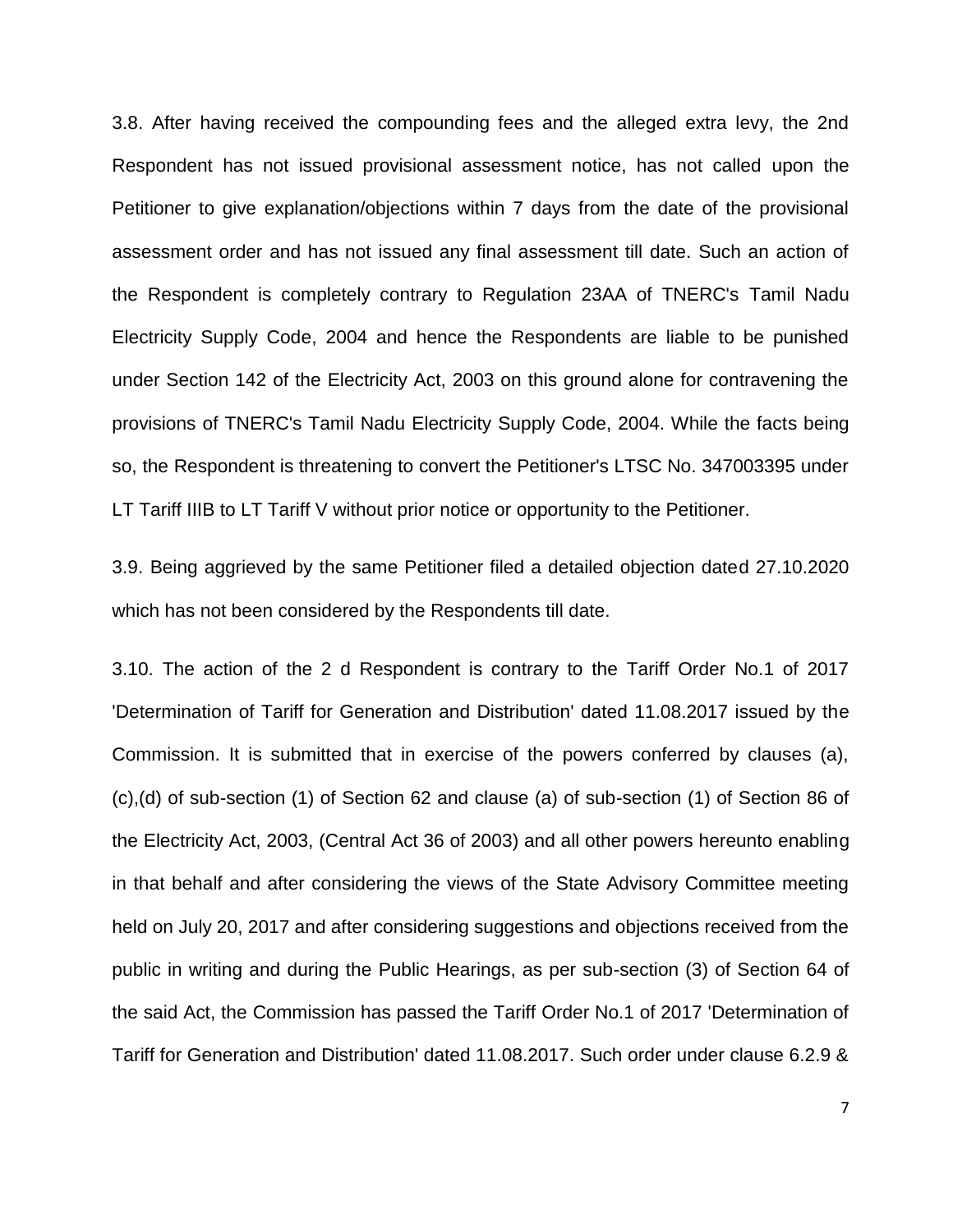6.2.10 respectively provides for Low Tension Tariff III A(1) & IIIA(2) for micro, medium, cottage and tiny industries with a connected load of upto 12Kw. Clause 6.2.11 provides for Low Tension Tariff IlI B for micro, medium, cottage and tiny industries with a connected load of above 12Kw. The Petitioner industry fall under Clause 6.2.11 since the same is a micro industry having connected load of above 12 Kw. Further, the only condition prescribed in the Tariff Order No.1 of 2017 under clause 6.2.11.3 for an intending consumer to apply under LT Tariff IIIB is that to have an established industry engaged in the manufacture or production of good shall produce Udyog Aadhar Memorandum from the District Industries Centre. In the present case the Petitioner industry has already registered under the Udyog Aadhaar Number bearing Aadhaar No.TNO3130018095 and a certificate to the effect has also been issued by the Ministry of Micro, Small & Medium Enterprises in the name of Petitioner Industry clearly mentioning the major activity as Manufacturing'. The Petitioner has also obtained certificate dated 13.04.2015 from the Department of Industries and Commerce, Government of Tamil Nadu clearing stating curled coir and bailing of coir fiber as manufacturing activity. Hence the action of the 2nd Respondent stating that coconut fiber baling activity in the Petitioner industry is commercial in nature and same amounts to dishonestly abstracting, consuming and using energy with the intention to defraud the licensee which is arbitrary, illegal and without application of mind and liable to be setaside as contrary to the Tariff Order No.1 of 2017 Determination of Tariff for Generation and Distribution' dated 11.08.2017 issued by TNERC. The said Clause 6.2.11.3 as found in the Tariff Order is reproduced below: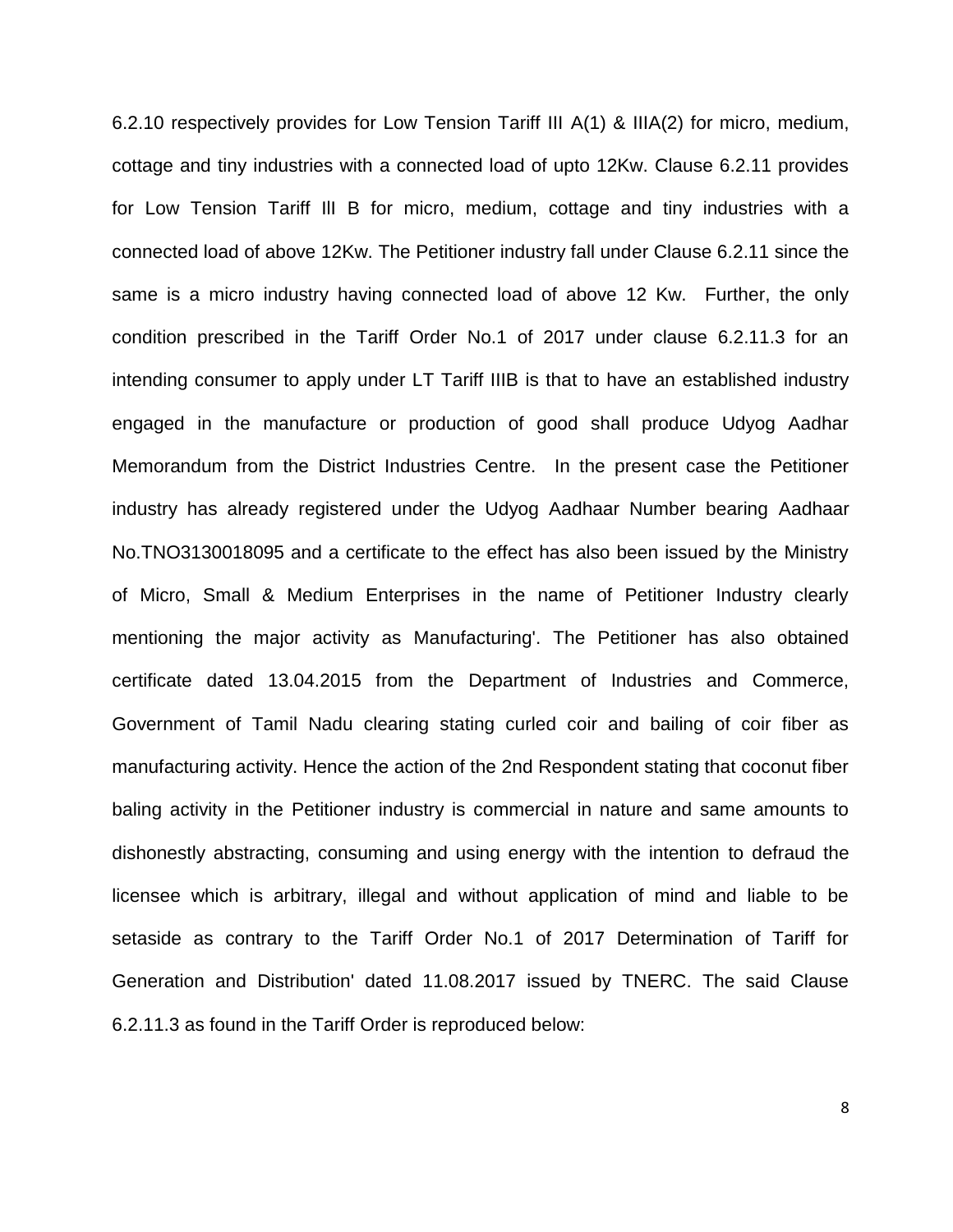*"6.2.11.3 The intending consumers applying for service connection under LT Tariff Ill B claiming to have established the industries engaged in the manufacture or production of goods shall produce Udyog Aadhar Memorandum from the District Industries Centre."*

3.11. However, the intention of TANGEDCO is aimed to deny tariffs LT Ill-B to the Petitioner on their own assumption without properly analyzing whether any manufacturing activity is carried on or not. Therefore, it involves a serious threat to the petitioner, which is already in the process of manufacturing activity since 2014 and importantly the service connections has been sanctioned to the Petitioner Industry by the Respondent TANGEDCO as early as 2014 under LT Tariff IIIB. The 2<sup>nd</sup> Respondent has intentionally and deliberately has issued the demand notice on the Petitioner with a malafide intentions and ulterior motive.

3.12. It becomes necessary to go for a complete verification, whether the said Petitioner industry, is actually carrying on the manufacturing activity or not. In order to ascertain the same, Section 2 (k) of the Factories Act 1948 needs to be referred, where the term 'manufacturing process' as follows:

"Section 2 (k) "manufacturing process" means any process for

- (i) making, altering, repairing, ornamenting, finishing, packing, oiling, washing, cleaning, breaking up, demolishing, or otherwise treating or adapting any article or substance with a view to its use, sale, transport, delivery or disposal,
- (ii) pumping oil, water, sewage or any other substance; or
- (iii) generating, transforming or transmitting power; or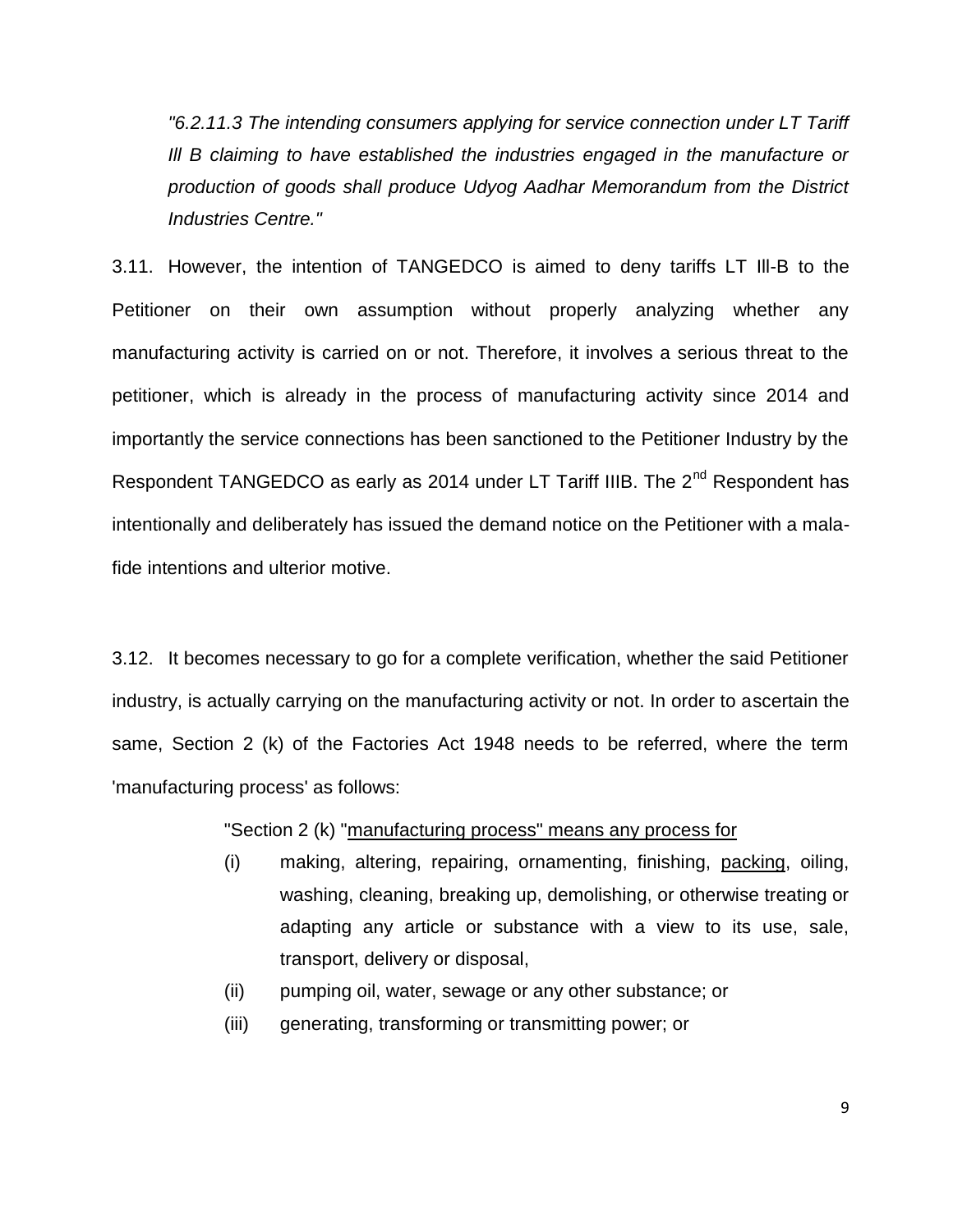- (iv) composing types for printing, printing by letter press, lithography, photogravure or other similar process or book binding; or
- (v) constructing, reconstructing, repairing, refitting, finishing or breaking up ships or vessels; or
- (vi) preserving or storing any article in cold storage;

From the above, it can be seen that the activity of Petitioner i.e., collecting coconut fibers from the Coconut husk then shredding with labors, then manually cleaning the fiber by removing all dust, sand, stones and materials like plastic wires, leaves, other foreign particles, then drying it in sun light, as per the specification, to maintain moisture below 15%, then feeding it into the 250 Ton Hydraulic baling Press machines for compressing loose fine coconut fiber into bales of fixed sizes and weights and packing/tying using PET straps is a manufacturing activity. The raw material loose coconut fiber is processed and manufactured as 120-150kg coir fiber bales for sale. It is unfair on the part of the Respondent to presume that the activity of manufacturing coil fiber bales using Hydraulic press machines and labourers is commercial in nature and consequently alleging theft of energy on the Petitioner is illegal, arbitrary and liable to set-aside as per Section 2 (k) of the Factories Act 1948. Even assuming for a moment, without admitting that the Petitioner is involved in packing only, even then such activity comes under definition of 'manufacturing process' as per section 2(k) of the Factories Act 1948.

3.13. The Coir Board is a statutory body established by the Government of India under the Coir Industry Act 1953 (No. 45 of 1953) for the promotion and development of the coil (coconut fibre) industry in India. The board functions under the Ministry of Micro, Small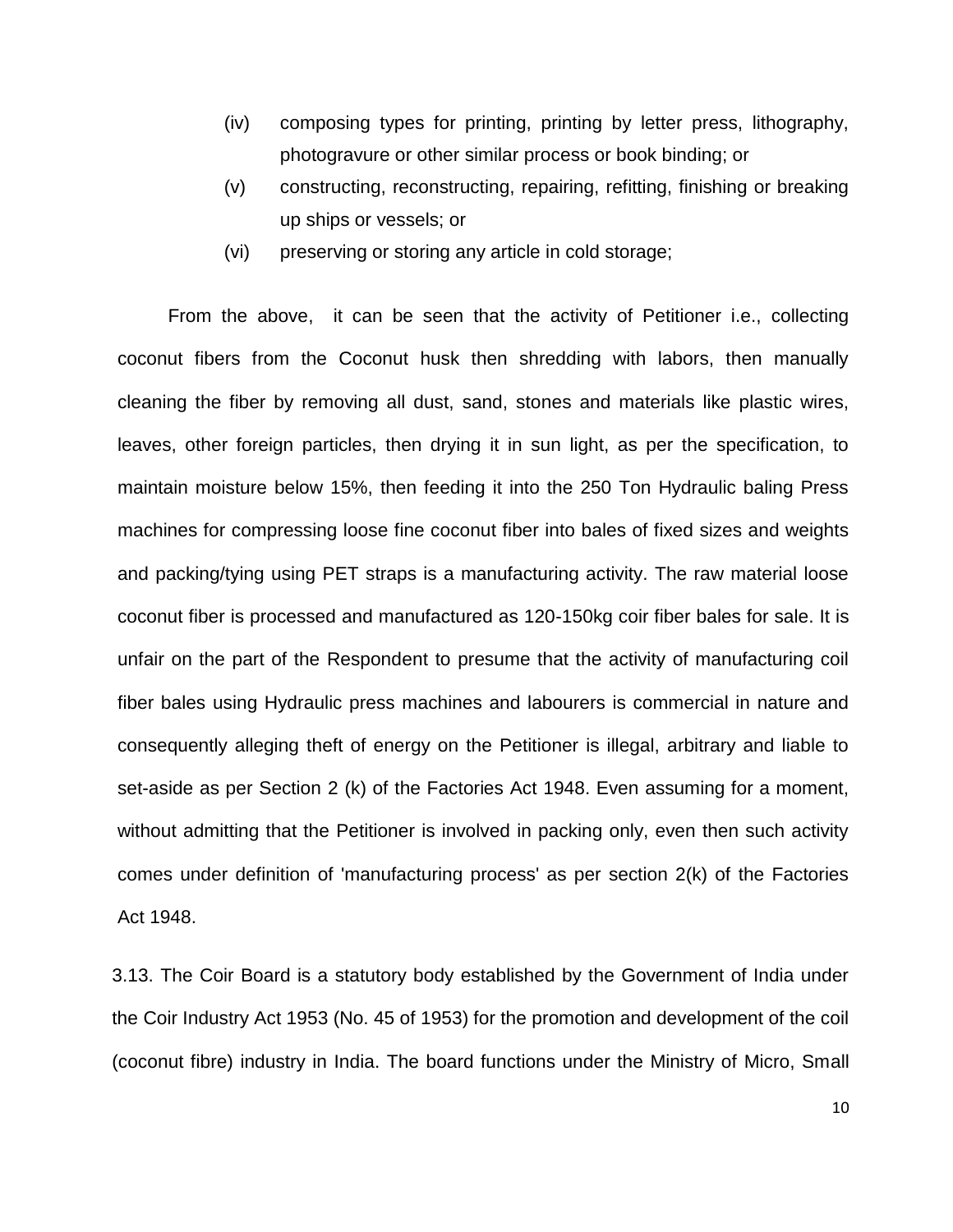and Medium Enterprises. The Coir Board has issued the certificate of Registration for Industrial Establishment under Form - IV of the Coir Industry (Registration) rule, 2008 for the Petitioner which valid up to 14.12.2022. It is clear from the above that the Petitioner industry is involved in manufacturing of coir related products i.e., coir fiber bales which is certified by the Coir Board which is a statutory body established by the Government of India under the Coir Industry Act 1953 (No. 45 of 1953). Hence the action of the Respondent in alleging theft of electricity on the Petitioner is liable to be set aside as arbitrary, illegal and without application of made and contrary to the certificate issued by the Coir board.

3.14. The Respondent TANGECO filed a petition before the Commission seeking to clarify as to the applicability of the tariff for certain establishments where there is no manufacturing activity being carried out and charged under HT Tariff IA based on registered factories licenses and under LT Tariff Ill B without any certificate 2 for manufacturing of goods as required in clause 6.2.11.3 of the Tariff Order dated 11.08.2017. The Commission passed final order dated 02.03.2021 to include the above tariff clarification items in their next tariff petitioner to be filed so as to get the views of the stakeholders and till such time the present tariff order has to be followed. The order the Commission is as follows:-

*"4. Findings of the Commission.* 

*4.1. TANGEDCO has filed this petition seeking Tariff clarification in respect of the following establishments where there is no manufacturing activity being carried out and charged under HT Tariff I A based on registered factories licenses and under*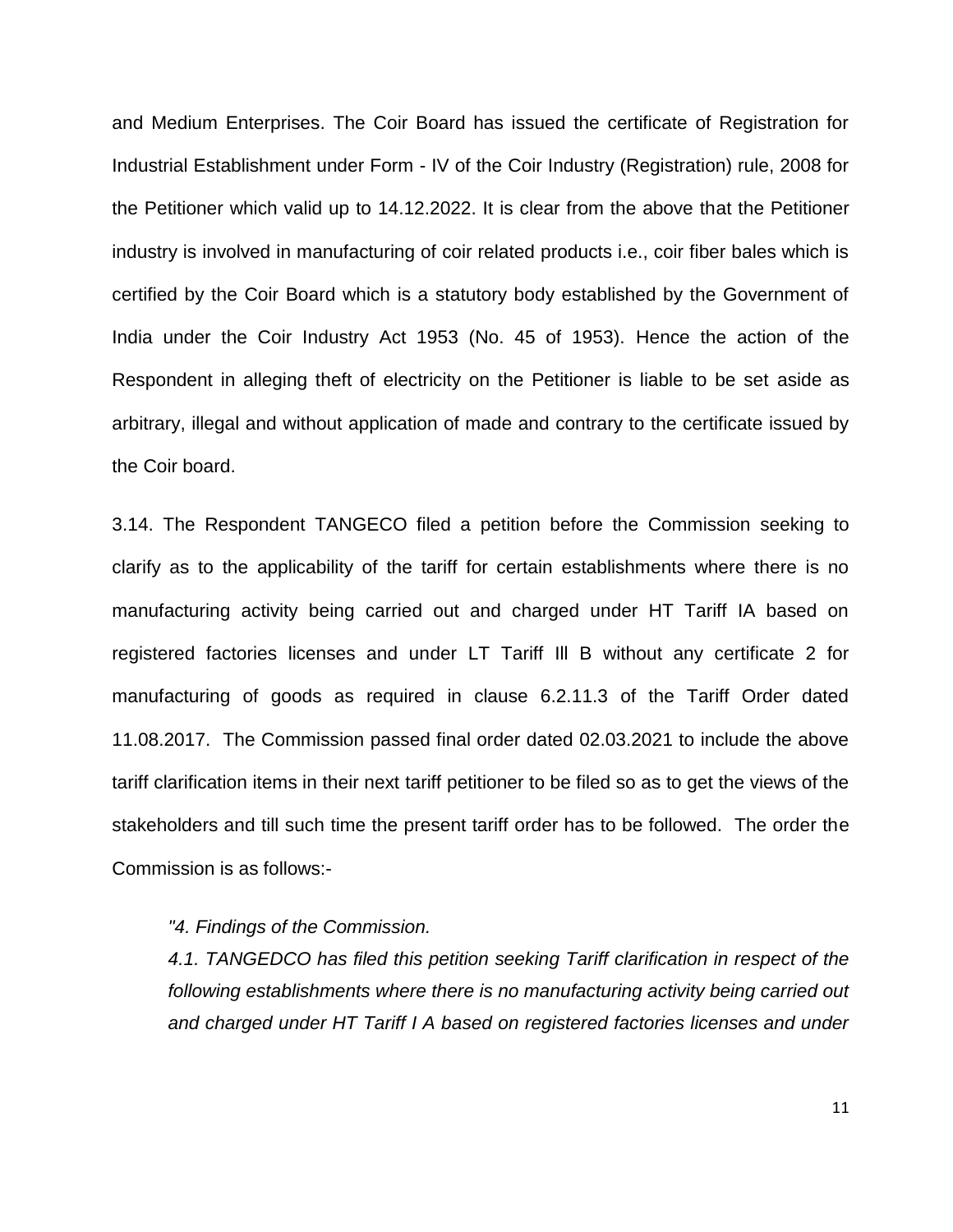*L T Tariff Ill B without any certificate for manufacturing of goods as required in clause 6.2.11.3 of the Tariff order dated 11.8.2017.*

# *a. Packaging units*

*In all packaging units, such as oil, larger quantity of materials are packed into smaller units and distributed.*

*b.Tamil Nadu State Transport Corporation repair and Workshop and maintenance In Tamil Nadu State Transport Corporation workshops, mostly the buses 7 repaired and maintenance works are being carried out. In some places only tyres are being retreaded and body building works are being carried out.*

### *c. Pumping of oil and Gas Units*

*Oil Nature Gas company is using service connection for pumping of Oil and Gas, while transmitting from one place to another.*

*d. Reverse Osmosis Plants Sea / hard water conversion done by private companies.*

*e. In Battery charging units, the new empty batteries are being charged after addition of acid.*

*f. Prawn and shrimp culture*

*g. Central preparation units of Food /sweets /bakery Food/Sweet/bakery shops are preparing items in one central unit and distributing to various branches and there is no sales counter in the premises and may pass orders as may find deem fit.*

*4.2. But during the course of the proceedings for admission of the case some of the counsels have argued on behalf of some stakeholders viz., TASMA, TECA, and presented their submissions against the petition filed by the TANGEDCO seeking clarification in Tariff Order dated 11-08-2017.*

*4.3. TASMA, TECA and S/MA have submitted their objections stating that any clarification is issued on applicability of a particular tariff, to a particular type of industry which may result in higher realization of ARR than the earlier approval;*  further they expressed their concern on that this will be a violation of Section 62(6)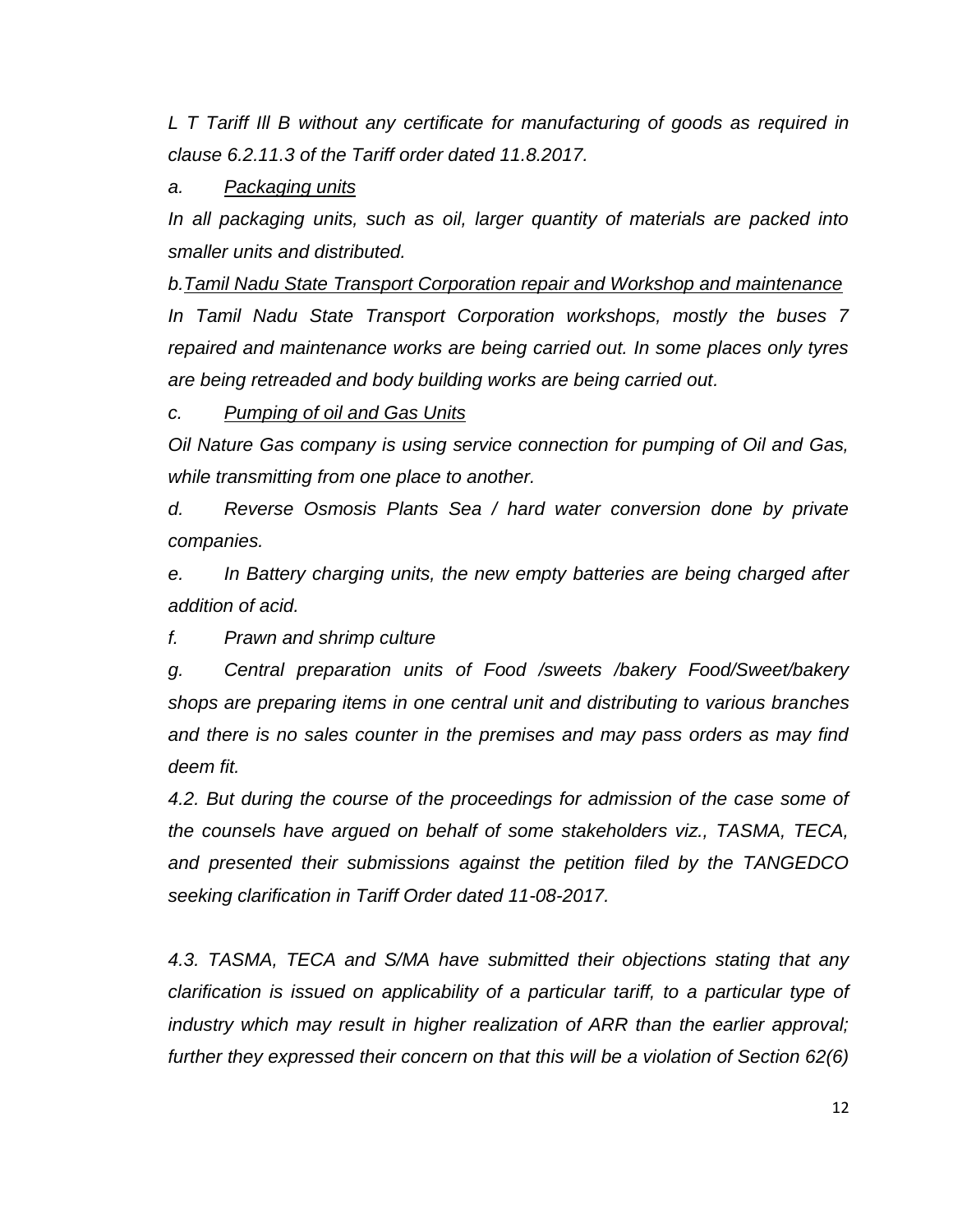*of the Electricity Act 2003. The above Associations contended that if the Licensee filed this petition to withdraw any list of industries, from HT-1A and LT-IIIB, considering these as non manufacturing unit, then it is to be made available for comments of the public.*

*4.4. The Commission after careful consideration of the submissions of both the side would like to refer the Commissions views in clause 5.2.2.15 in the Tariff Order in TP No.1 of 2017 dated 11.08.2017 wherein it is mentioned that. " The clarification to classify any type / group of activities, after 4 years from the issue of the Tariff Order may result in retrospective revision of tariff for that category.*

*4.5. As the Commission has already directed the TANGEDCO to file the ARR, True up and the Tariff petition, TANGEDCO is directed to include the above tariff clarification items in their tariff petition to be filed so as to get the views of the stakeholders and to decide the matter. Until such time the present Tariff Order has to be followed.*

### *Ordered accordingly."*

3.15. From the above it is clear that the action of the 2nd Respondent in misinterpreting the Tariff Order No.1 of 2017 dated 11.07.2017 of the Commission and consequently alleging theft of electricity in the Petitioner's service connection, based on such misinterpretations, on the arbitrary assumption that the activity of bailing coil fiber in the Petitioner's industry is not manufacturing but commercial in nature i.e., Packing is arbitrary, illegal and liable to be punished under Section 142 of Electricity Act, 2003. Based on the above order the Petitioner approached the 2<sup>nd</sup> Respondent on several occasions requesting him to drop the alleged theft notice on the Petitioner and consequently refund sum of Rs.96,000/- towards compounding charges and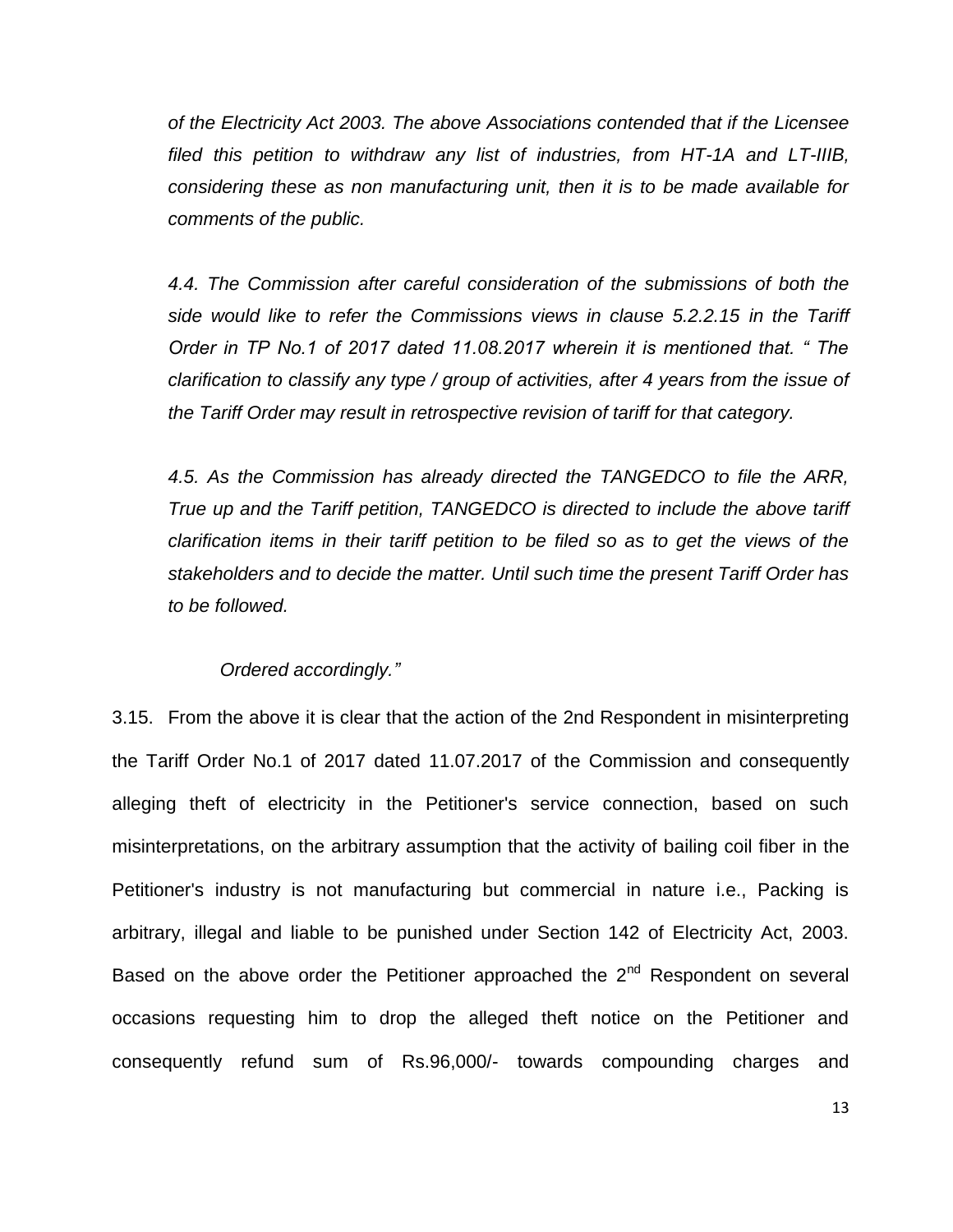Rs.3,76,169/- towards extra levy for the alleged offence of theft of electricity. But on the other hand the  $2<sup>nd</sup>$  Respondent is refusing to give refund of the above amount collected illegally from the Petitioner and threatening to convert the Petitioner's LTSC No. 347003395 under LT Tariff lll B to LT Tariff V.

3.16. Being aggrieved by same, the present petition is filed seeking for a direction under Section 142 of the Electricity Act, 2003 to punish the Respondent TANGEDCO for contravening the Tariff Order No.1 of 2017 dated 11.07.2017 and non-compliance of the directions issued by the Commission in its order dated 02.03.2021 in M.P.No.4 of 2021 and consequently direct the Respondents to treat the Petitioner's service connection under LTCT IIIB and to refund the amounts illegally collected from the Petitioner.

# **4. Contentions of the Respondents:**

4.1. The petitioner has filed the above Misc. Petition praying for a direction under Section 142 of the Electricity Act 2003 to punish the Respondent TANGEDCO for contravening the Tariff Order No 1 of 2017 dated 11.08.2017 and non compliance of the directions issued by the Commission in its order dated 02.03.2021 in M. P. No. 4 of 2021 and consequently direct the Respondents to treat the Petitioner's service Connection Under LTCT III B and to refund the amounts illegally collected from the Petitioner.

4.2. As regards to the averments in Paragraphs 2, 3 and 4, they are self-serving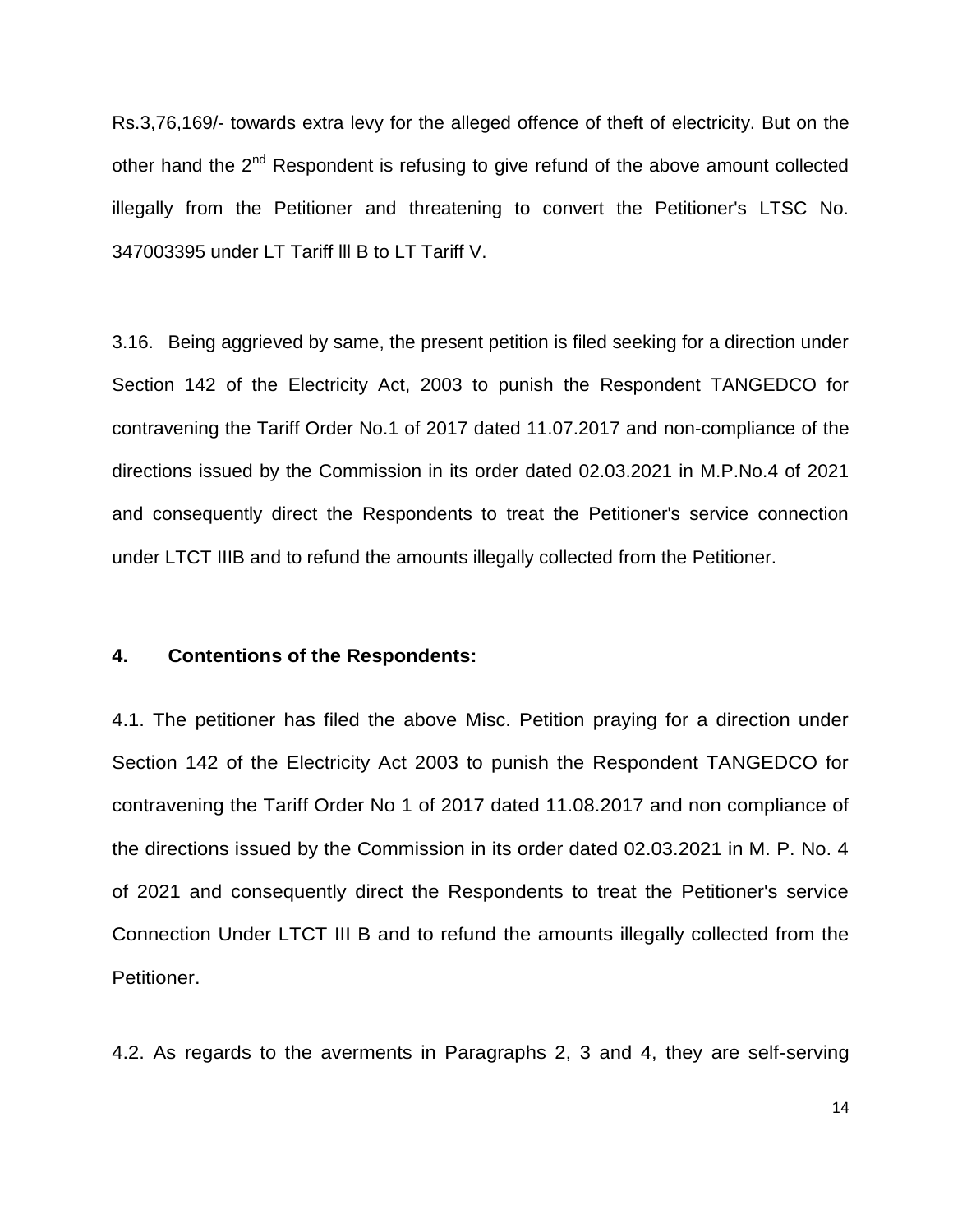statements of the Petitioner and as such the Petitioner is put to strict proof of the same.

4.3. Before traversing into the averments made in the petition, the facts of the case are submitted hereunder:

The petitioner had applied for electrical supply under LT III B category enclosing the MSME certificate issued by the Government of Tamil Nadu, Department of Industries and Commerce. In column specifying the activity viz.., Manufacturing / service, it has been specified as Manufacturing. Also in the certificate issued by the Ministry of Micro, Small & Medium Enterprises (UAM No. TNO3B0018050) under classification Code "activity type" it has been noted as:

(1) "Manufacturing". It has further been detailed the activity as "preparation and spinning of Jute, Mesta and other natural fibers including blended natural fibers, n.e.c. "Blended yarn / fabrics containing more than 50% of one fiber". (2) Manufacture of other textiles / textile products.

4.4. Having found that the activities notified in the certificates indicate purely of industrial purposes, as per schedule contained in the Tariff orders issued from time to time, the supply was effected at L. T. Tariff III - B for the sanctioned load of 23.692 KW. Service connection No. 347-003¬395 has also been allotted.

4.5. On 22.10.2020 the premise of the service connection was inspected by the Enforcement wing, Coimbatore along with the  $2<sup>nd</sup>$  respondent herein. The inspection was conducted duly observing the procedure as laid down in Supply code. During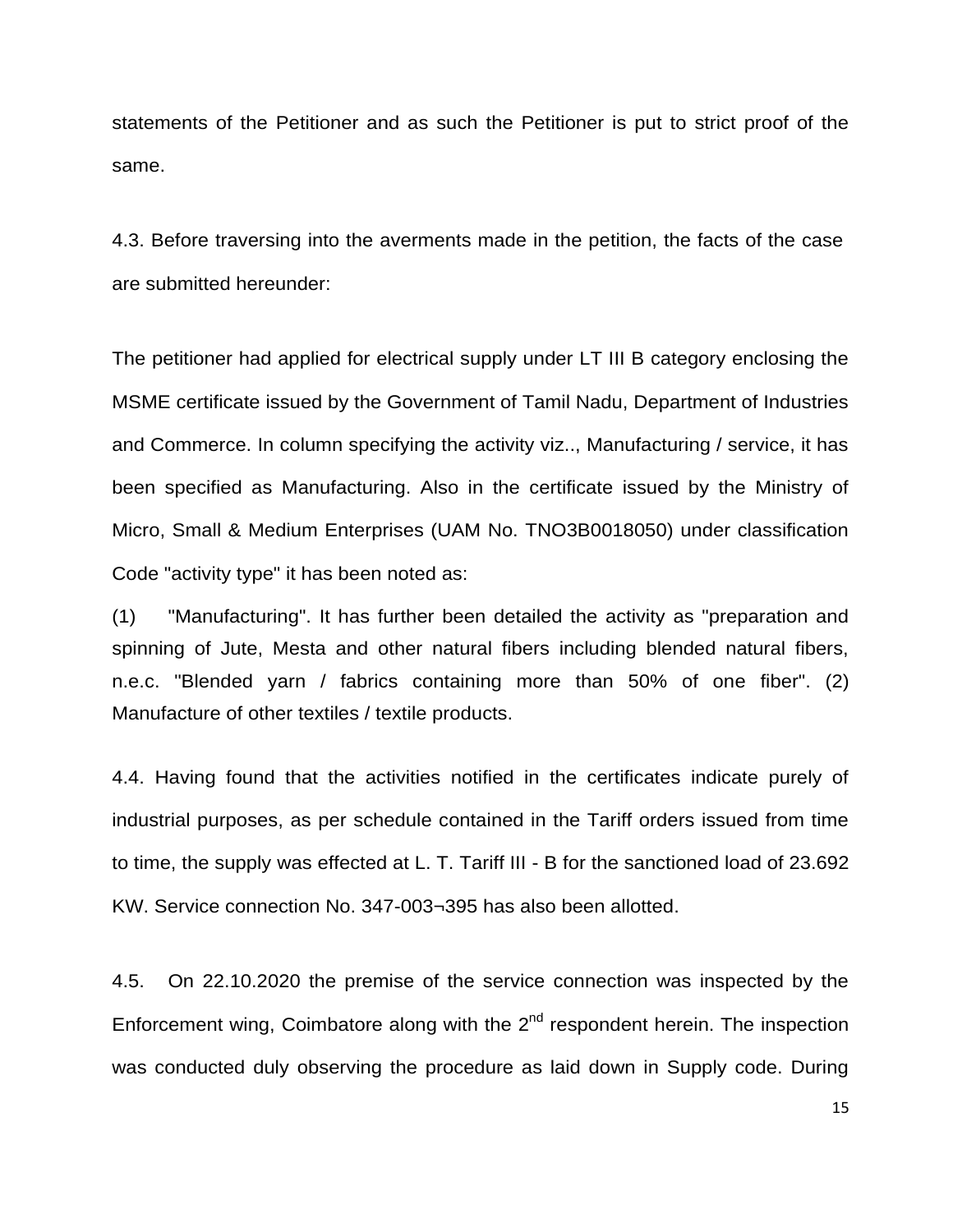the inspection it has been found that:

- a. there is no shredding of husk
- b. raw coconut fiber already shredded in some other places was stored in the premises.
- c. these raw fiber has been manually put into baling units and the bales sent for sale.

4.6. other textiles / textile products; relying on Having found that the activities undertaken did not establish "manufacturing" as specified in the MSME certificate and also there is NO "Manufacturing" activity of "preparation and spinning of Jute, Mesta and other natural fibers including blended natural fibers, i.e., Blended yarn / fabrics containing more than 50% of one fiber and No manufacture of

*Section 135(1)(e) of the Act, the energy charges "for use of electricity for the purpose other than for which the usage of electricity was authorized'' were assessed and demand issued by notice dated 22.10.2020.*

4.7. The inspection wing has found that basically there were no industrial activities. The statements made by the petitioner in paragraph 3 and 4 of the petition that "the coconut fiber collected in bundles are shredded using labour is not correct. There was no shredding of the husk in the premises. Except for baling there was no industrial activity undergone in the premises. There was predominately manual power employed and baling of the husk alone going on in the premises of the service connection.

4.8. After coming into force of the Electricity Act 2003, the Tariff Notifications are issued by Regulatory Commission. The TANGEDCO being the Licensee to supply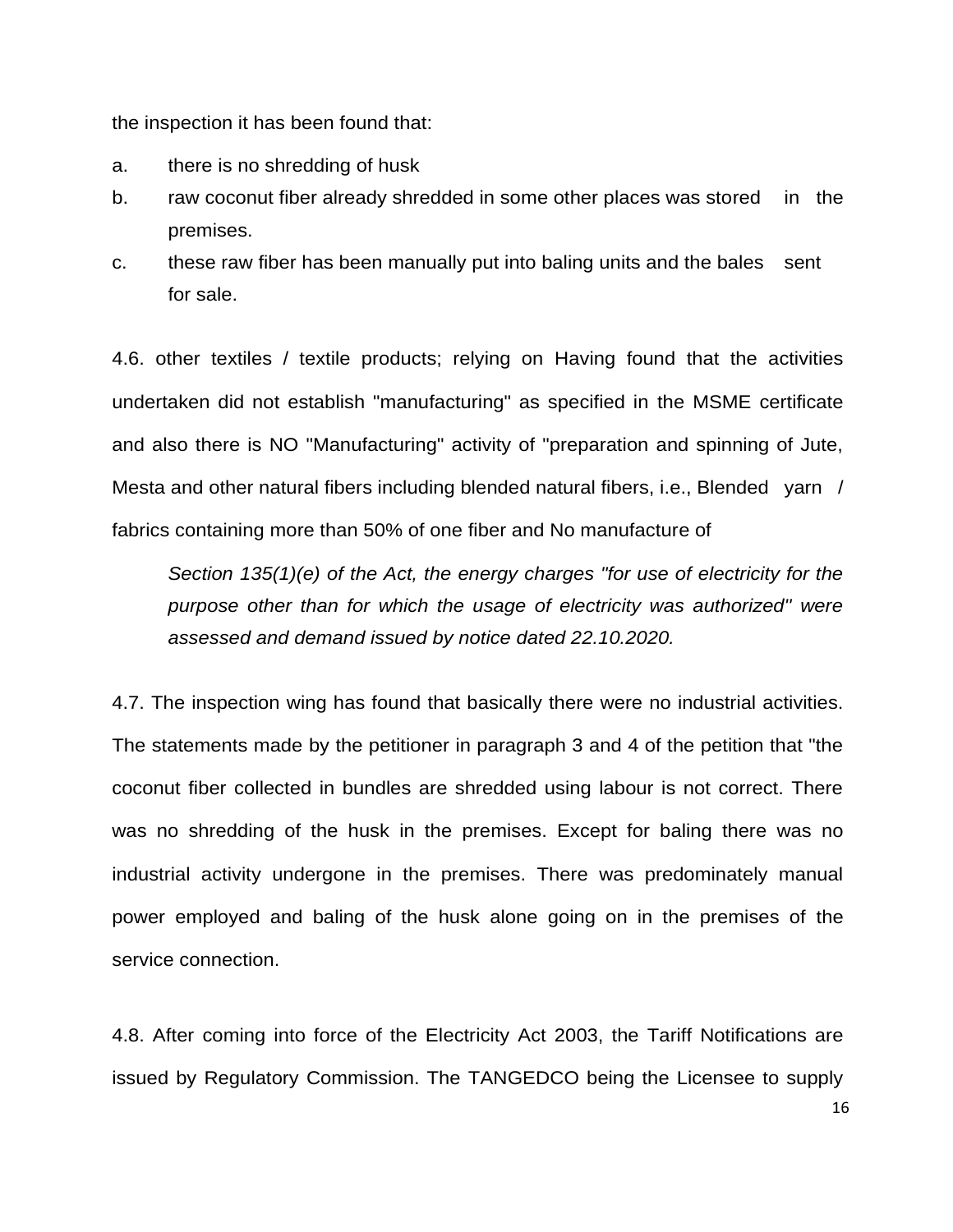electricity in the state of Tamil Nadu is bound to adhere and implement the tariff notifications. The tariff is determined from time to time by the Commission after considering the views of the State Advisory Committee, the suggestions and objections received from the public in writing and during the public hearings conducted at various places in the State of Tamil Nadu. The Commission issued a Tariff Order T.P. No.1 of 2017 dated 11-08-2017.

4.9.. The petitioner submits that in Tariff Order No. 1 of 2017 dated 11.08.2017, Low Tension Tariff 111-B has been categorized as hereunder: (Schedule 6.2.11)

*6.2.11.1 This tariff is applicable to all industries not covered under LT Tariff IIIA(1) and III-A (2). All industries covered under LT III A(1) and III A(2) shall also falls under this tariff category, if the connected load of such services exceed 12*

*6.2.11.3: The intending consumers applying for service connection under LT Tariff III B claiming to have established the industries engaged in the manufacture or production of Goods shall produce Udyog Aadhar Memorandum from the District Industries Centre*

*Low tension Tariff V has been categorized in clause 6.2.13 as hereunder: This tariff is applicable to consumers not categorized under L T IA, 1B, IC, hA, IIB(1), II B (2), IIC, lilA (I), III A (2), IIIB, IV and VI................*

4.10. As could be noted from the above, this Respondent submits that the industries engaged in the manufacture or production of goods and to that effect produce certificate from Udyog Aadhar Memorandum. It is also respectfully submitted that as could be seen from Tariff schedule 6.2.11 there is no categorization of "packing" activity as industries. In view of the nomenclature notified in the Tariff notification, the packing units are not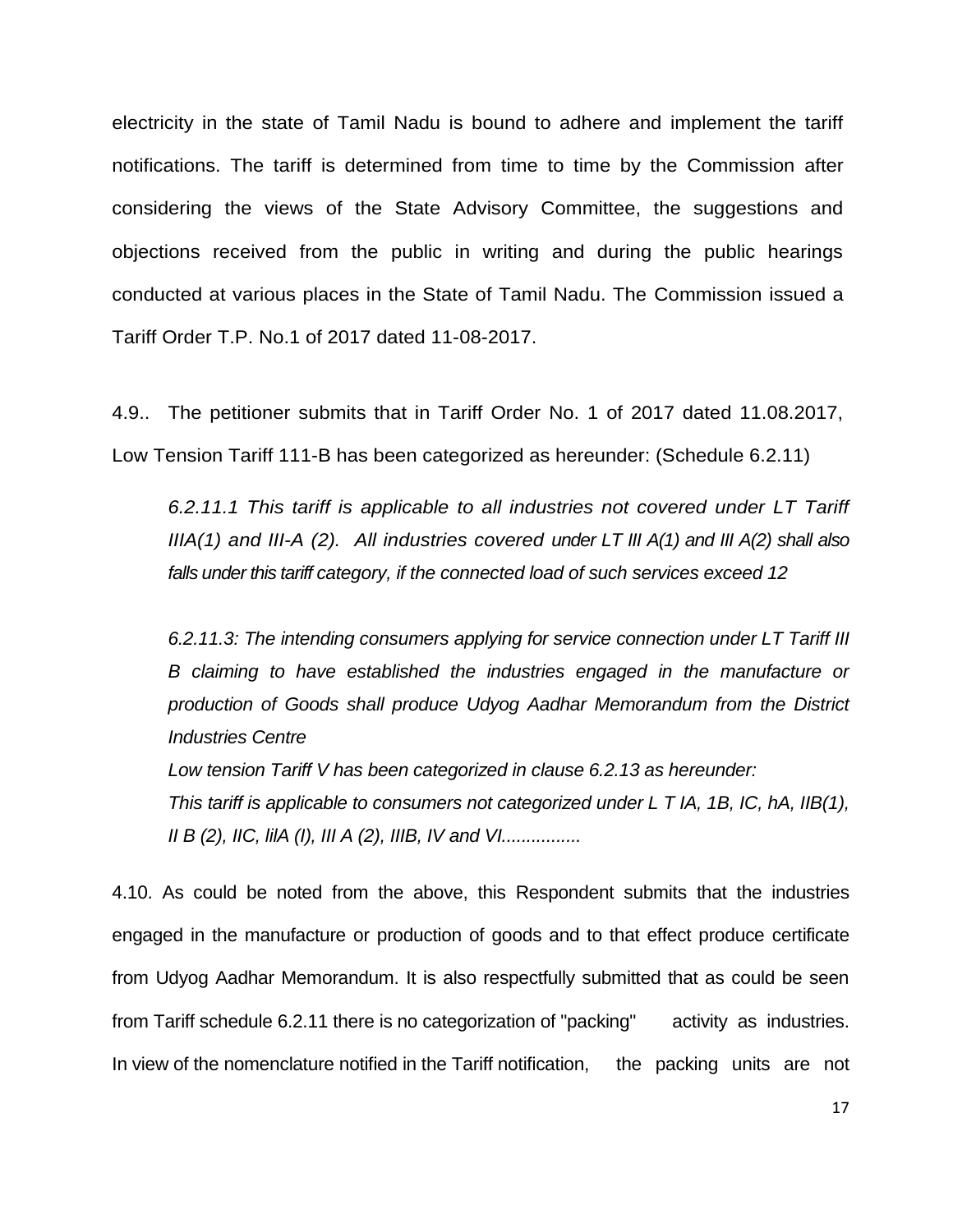specified under LT Tariff IA, TB, IC, hA, IIB(1), II B (2), TIC, IIIA (I), III A (2), III B, IV and VI in the Tariff Order issued by the Commission and therefore the applicable tariff for Packing units in respect of LT services is Tariff V.

4.11 As for the Petitioner's LT SC No.347-003-395, having connected load of 23.692 KW the certificates issued by Department of Industries and Commerce, Tamil Nadu and MSME Udyog Aadhaar mentioning the activity as "Manufacture". On inspection it has also been found that there is no manufacturing activity or production of goods and the premises is utilized for packing of the coconut husk collected from other places and baling them into packages intended for sale. Therefore it is submitted that it has to be categorized under miscellaneous tariff category.

4.12. The petitioner having availed the electrical supply for industrial purpose claiming "manufacturing" there was no manufacturing activity at the time of inspection. The coconut husk which had already been shredded elsewhere gathered and baled into bundles intended for sale. The above activity basically does not contemplate industrial. Thus electricity which has been authorized for utilization for industrial purposes has been utilized for purpose other than for which it has been authorized.

413. The above unauthorized usage has been noticed by the enforcement wing and also the inspection and findings witnessed by the petitioner. The above act constitute theft of electricity under Section 135 (1) (e) of the Act. Therefore the quantum of the energy was provisionally assessed as per Regulation 23 (AA) of the Supply Code and served on the Petitioner on the same day of the inspection. i.e. 20.10.2020.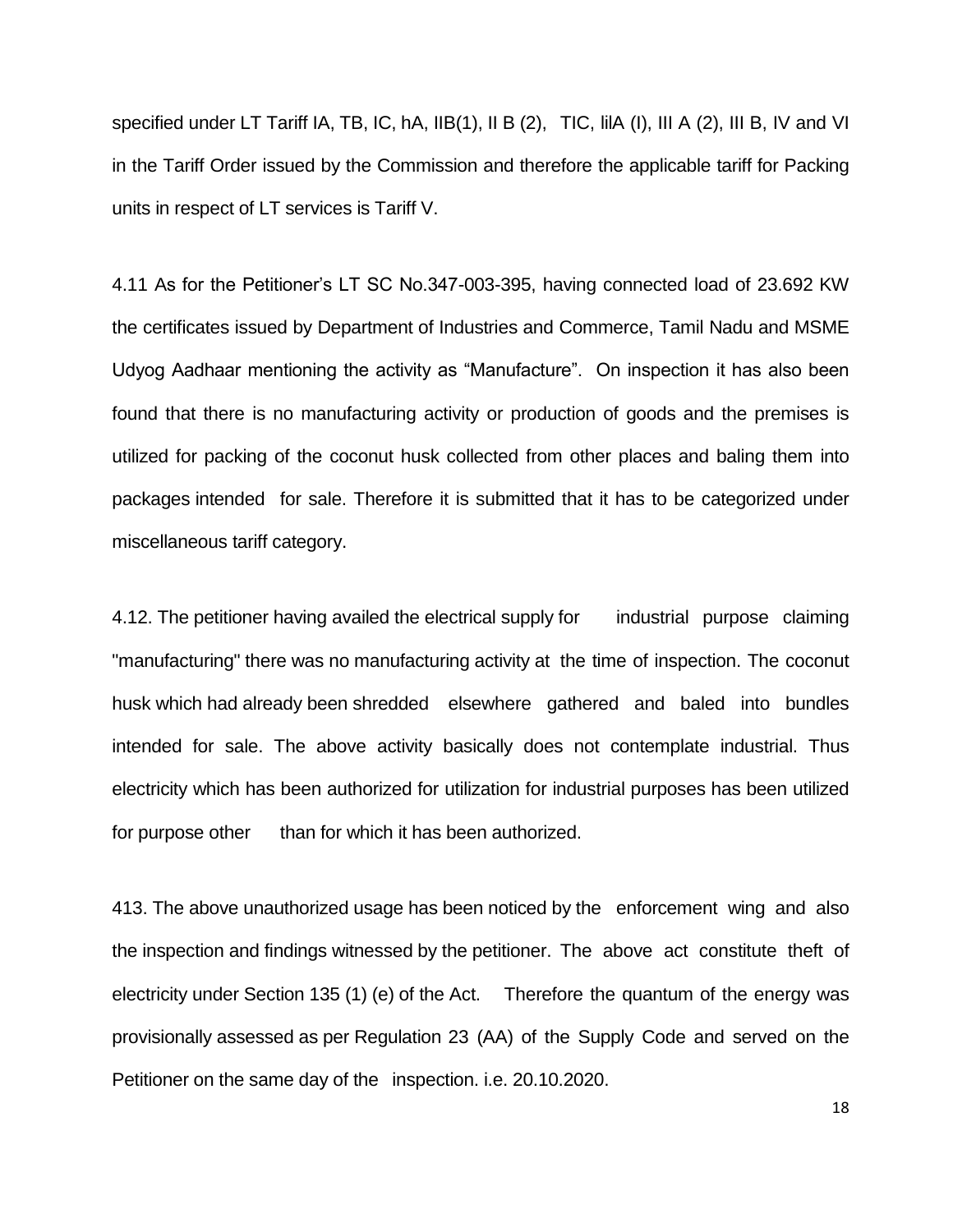4.14. The detailed objection said to have been filed has not been received by these respondents as on this date. Though the letter has been addressed to the Executive Engineer, Pollachi, as could be seen from the acknowledgement, it is seen that the same has been sent to Negamam Division.

415. The petitioner has produced Udyog Aadhar Memorandum as "Manufacturing" under of preparation and spinning of Jute, Mesta and other natural fibers including blended natural fibers, i.e., Blended yarn / fabrics containing more than 50% of one fiber and No Manufacture of other textiles / textile products. The acknowledgement of Udyog Aadhar Memorandum is generated based on the data entered by the applicant at the time of registration for Industry certificate, for the purpose of availing mere tariff concession without changing the activities in the premises and by changing the category in the certificate only. As for the categorization of the tariff, the activities only the criteria and issue of certificate cannot substantiate the actual activities undergone in the premises of the service connection. Further the TANGEDCO is vested with powers to inspect the premises of the service connections and on finding the actual activities undertaken within the premises, bound to adopt appropriate tariff based on the activities. As such, on having found that the activities in the premises of the above service connection is not in commensurate with the spirit of the categorization under Low tension Tariff III B and the energy was utilized for purpose other than which it has been authorized, action was proceeded under Section 135 (1) (e) of the Act and the extra charges on energy collected.

19 4.16. The Packing units are not categorized under LT Tariff III — B of the Tariff Order No. 1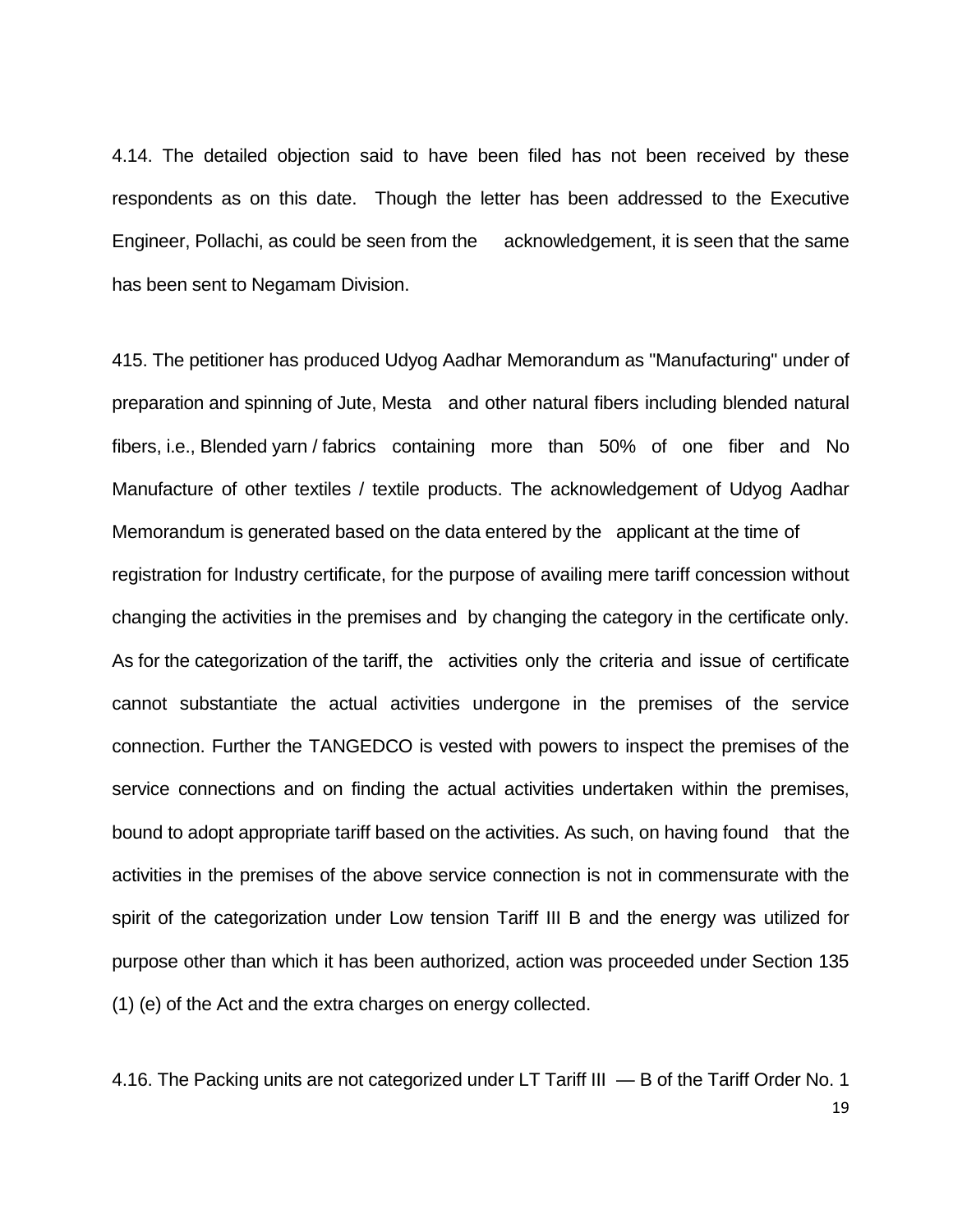of 2017 dated 11.08.2017. The electricity authorized for Industrial purpose was utilized for packing. Hence in accordance with Section 135 (1) (e) of the Act action was taken the energy charges demanded. Therefore there is no contravention of the Tariff orders.

4.17. As regards to the contention of the petitioner that the Respondents are not complied with the directions issued by the Commission in its order dated 02.03.2021 in M.P.No.4 of 2021, it may please be appreciated that the inspection was made on 20.10.2020 and demand issued well before the issue of the directions. The occurrence is before issue of the above directions and as such contending that the directions are not complied with, is incorrect. Even in the order it has been directed that:

*"The Commission is of the view… in case TANGEDCO identifies the need for specifically excluding any other activity, then TANGEDCO should submit the necessary proposal for the same, along with necessary justification in its next tariff petition".* Thus, it is only the direction to file clarification petition by the TANGEDCO and there is no order to classify packing unit under LT III-B Tariff.

4.18. The real intention behind the above submissions before this Commission is that the true set of facts and the developments took place have to be brought to the knowledge of this Commission. As could be kindly appreciated from the above that the respondents have followed the tariff schedule and also taken action Under Section 135 (1) (e) of the Act read with Regulation 23 (A) of the Supply code. As such it is submitted that there is no cause of action as pleaded for by the petitioner to invoke Section 142 of the Act.

4.19. The Respondents at no point of time intended to contravene or disobey the orders of this Commission. It is therefore humbly submitted that this Counter affidavit may be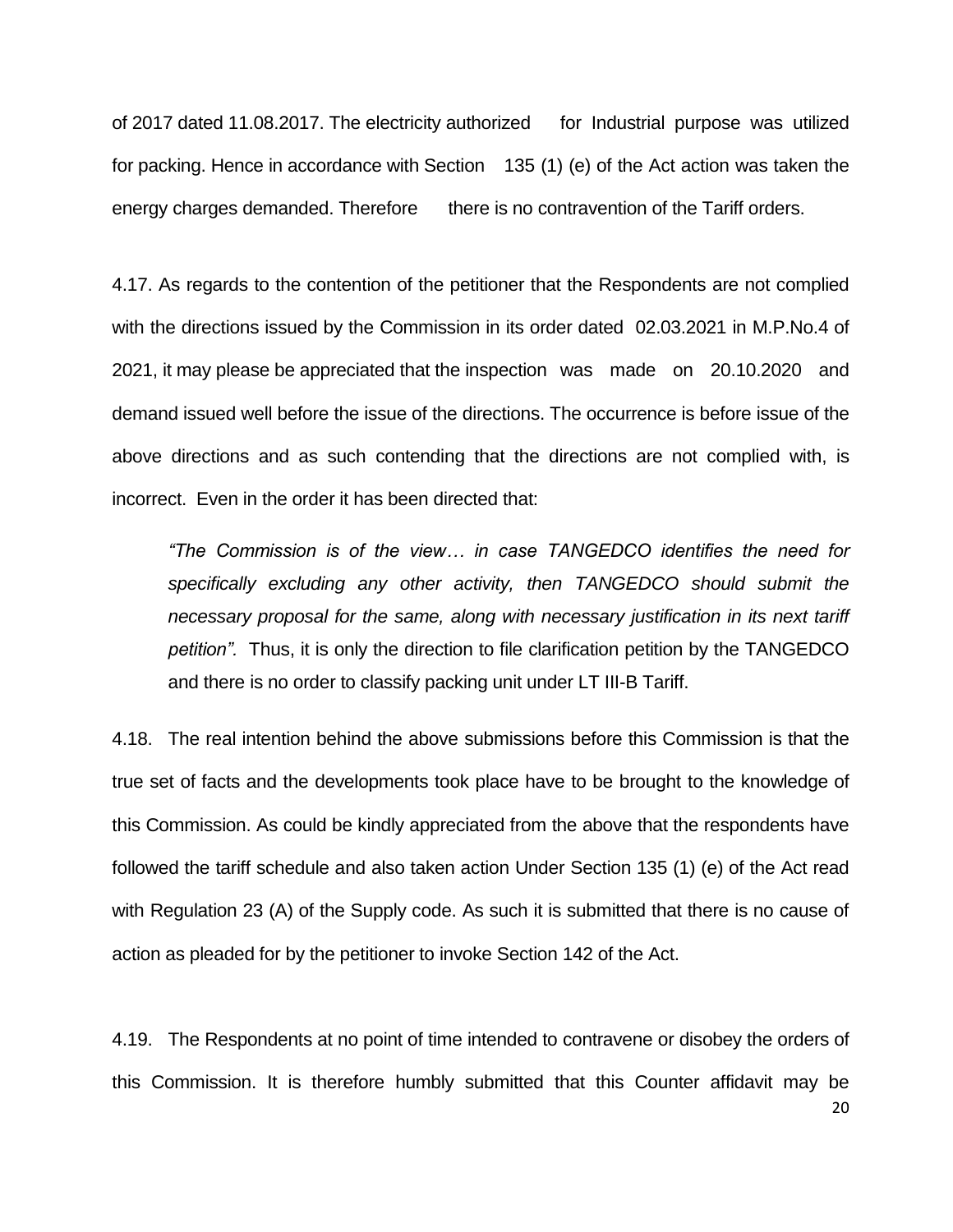accepted and the Commission may pass orders as may find deem fit and thus render justice.

# **5. Findings of the Commission**:-

5.1. Thiru. B. BALAMURALI, The Proprietor of M/s. Dhanu Enterprises of Pollachi represented his case through his counsel and prayed to direct the first respondent viz, the Superintending Engineer, Udumaplet EDC and the second respondent, The Asst. Executive Engineer / O&M / Pollachi to treat his service connection under LT III B. The petitioner prayed to pass an interim direction to treat the Petitioner's LT SC No. 347003395 under LT Tariff IIIB as per Tariff Order No.1 of 2017 dated 11.08.2017 instead of LT Tariff V pending disposal of the petition and also prayed to punish the 1<sup>st</sup> and 2<sup>nd</sup> Respondent under Section 142 of the Electricity Act, 2003 for contravening the Tariff Order No.1 of 2017 dated 11.08.2017, Tamil Electricity Supply code 2004 and for non-compliance of the directions issued by the Commission in its order dated 02.03.2021 in M.P.No.4 of 2021.

5.2. The petitioner has stated that the power supply drawn from the TANGEDCO is being used for manufacturing of Curled coirs and of coir fibre using 250 ton hydraulic baling press machines and other anciliary machineries. Their manufacturing process includes collection of Coconut husk in bundles and shredded using the labour. The coconut fibre separated from the coconut husk are manually cleaned by removing all dust, sand, stones and materials like plastic wires, leaves, other particles. Subsequently the coconut fibres are dried, to maintain moisture below 15%. After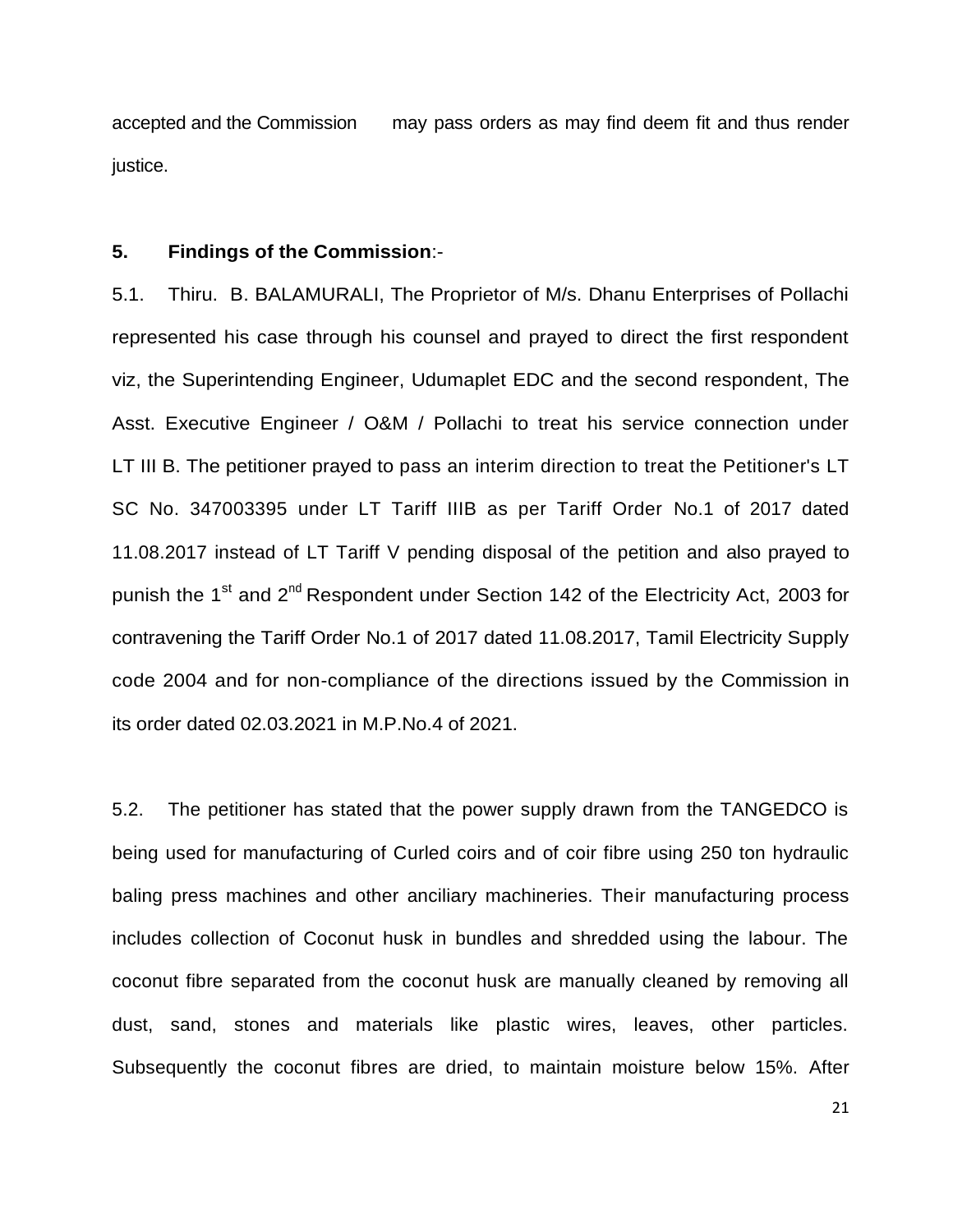quality control the shredded fibres are manually feed into the 250 Ton Hydraulic baling press machines which compresses the loose fine coconut fibre into bales of fixed sizes and weights.

5.3. Initially, the petitioner obtained certificate from District Industries Centre for Enterpreneur memorandum number - Acknowledgement Part-II under "Manufacturing" for "Curled Coir and Baling of coir fibre" on 13.4.2015; and then Udyog Aadhaar Registration Certificate issued vide No.TN03B0018050 for manufacturing under Code 13119 – "Preparation and spinning of jute, mesta and other natural fibers including blended natural fibers n.e.c. \*Blended yar / fabrics means, yarn / fabrics containing more than 50% of one fiber" and Code 13999 – "Manufacture of other textiles / textile products n.e.c.‖ on 3.7.2019. Further, stated that Coconut fibre is collected from Coconut husk in bundles and shredded by their labours and after cleaning process the shredded fibres are compressed as fibre bales.

5.4. The "Coir industry" is listed as Manufacturing activity under the first schedule to the Industries (Development and regulation) Act 1951. In fact, the coir manufacturing process consists of many stages of process like Husking, Retting, Extracting, Defibering, Drying, Hacking, Bundling, spinning, packing, etc., In the Petitioner's case, their process includes collection of Coconut husk in bundles and shredded using the labour. The coconut fibre separated from the coconut husk are manually cleaned by removing all dust, sand, stones and materials like plastic wires, leaves, other particles.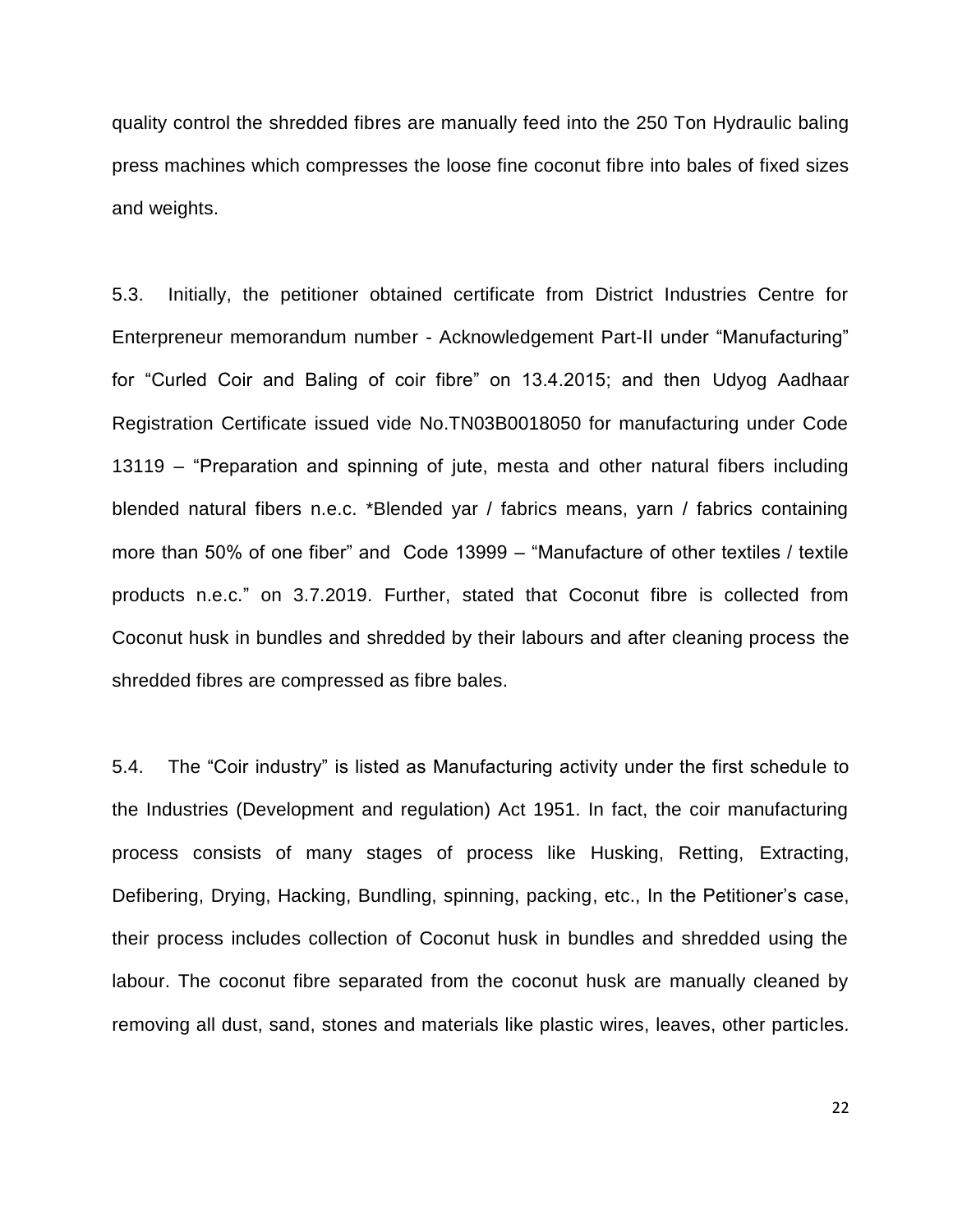Subsequently, the coconut fibres are dried, to maintain moisture below 15% and then the shredded fibres are manually fed into the 250 Ton Hydraulic baling press machines.

5.5. The Respondent has contended that no manufacturing activity or production of goods in the premises of the petitioner and only packing of Coconut husk and baling them into packages are carried out. Hence the activity was considered as misuse of Tariff under section 135(1)(e) of the Electricity Act, 2003.

5.6. But, we cannot set aside the documents and evidences produced by the Petitioner claiming for having manufacturing process in its premises as defined under the Industries (Development and Regulation) Act, 1951 and the Factories Act 1948. Moreover, the Respondent has not produced any evidence or document to establish their side to prove that there was only packing activity. It is the onus of the Respondent that to substantiate the fault in activity / misuse in consumption of electricity by the consumer in violation of the Electricity Act, 2003 or any other Order/Regulation of the Commission, or otherwise the Respondent will lose its side of argument. The statement of the Distribution Licensee must be unambiguous and confident, so that the consumer may not be unnecessarily punished by 'Disconnection of service' or subjected to face any legal consequences.

5.7. Moreover, the reference of the Commission's Order in M.P.4 of 2021 dated 02.03.2021 also to be taken into account, which reads as below –

"4. Findings of the Commission.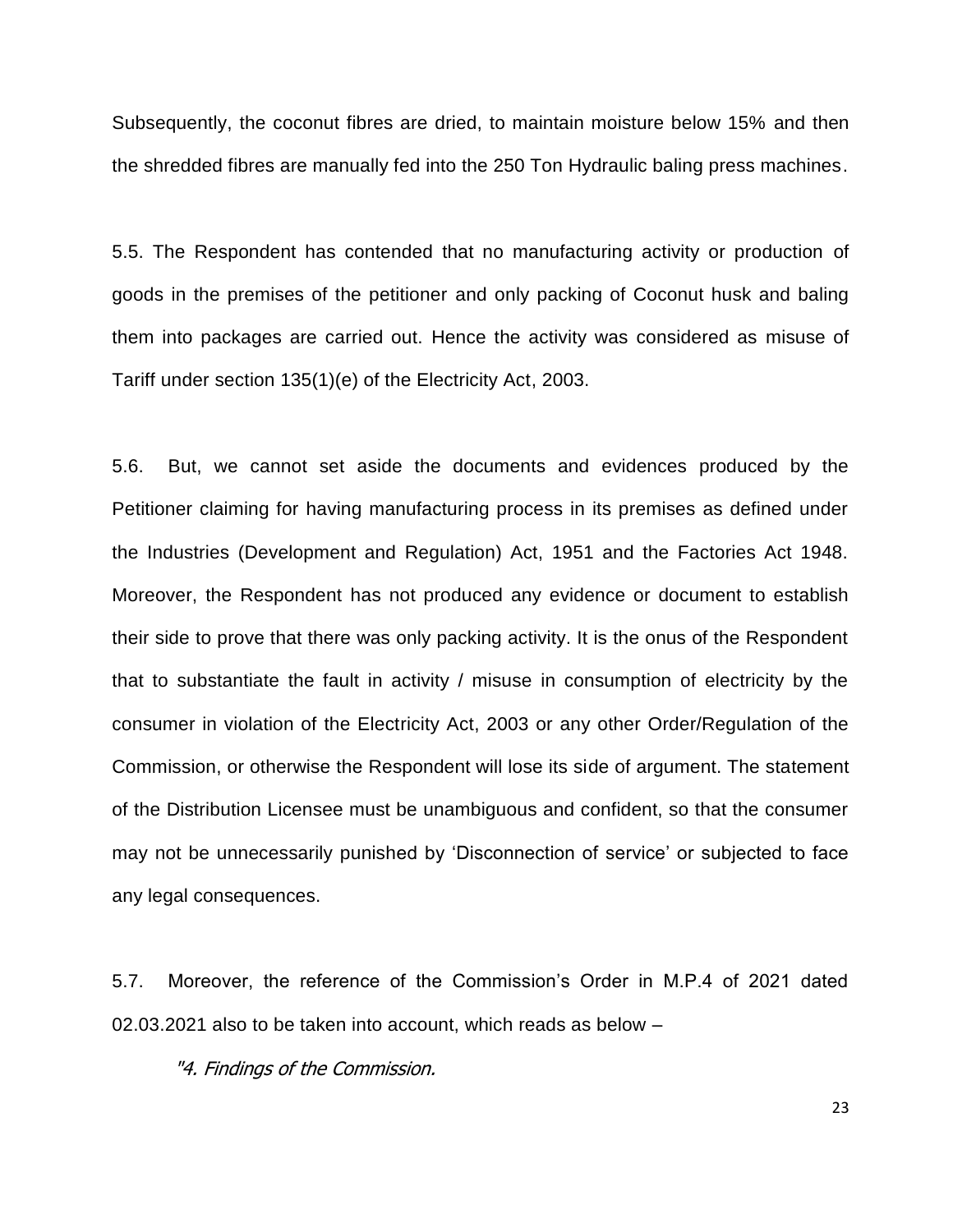4.1. TANGEDCO has filed this petition seeking Tariff clarification in respect of the following establishments where there is no manufacturing activity being carried out and charged under HT Tariff I A based on registered factories licenses and under L T Tariff III B without any certificate for manufacturing of goods as required in clause 6.2.11.3 of the Tariff order dated 11.8.2017.

a. Packaging units

In all packaging units, such as oil, larger quantity of materials are packed into smaller units and distributed.

b.Tamil Nadu State Transport Corporation repair and Workshop and maintenance In Tamil Nadu State Transport Corporation workshops, mostly the buses 7 repaired and maintenance works are being carried out. In some places only tyres are being retreaded and body building works are being carried out.

c. Pumping of oil and Gas Units

Oil Nature Gas company is using service connection for pumping of Oil and Gas, while transmitting from one place to another.

xxxx xxxx xxxx

4.4. The Commission after careful consideration of the submissions of both the side would like to refer the Commissions views in clause 5.2.2.15 in the Tariff Order in TP no 1 of 2017 dt 11.8.2017 wherein it is mentioned that," The commission is of the view ........In case TANGEDCO identifies the need for specifically excluding any other activity,then TANGEDCO should submit the necessary proposal for the same, along with necessary justification in its next tariff Petition". Any mid-course clarification to classify any type/group of activities, after 4 years from the issue of the Tariff Order may result in retrospective revision of tariff for that category.

4.5. As the Commission has already directed the TANGEDCO to file the ARR, True up and the Tariff petition, TANGEDCO is directed to include the above tariff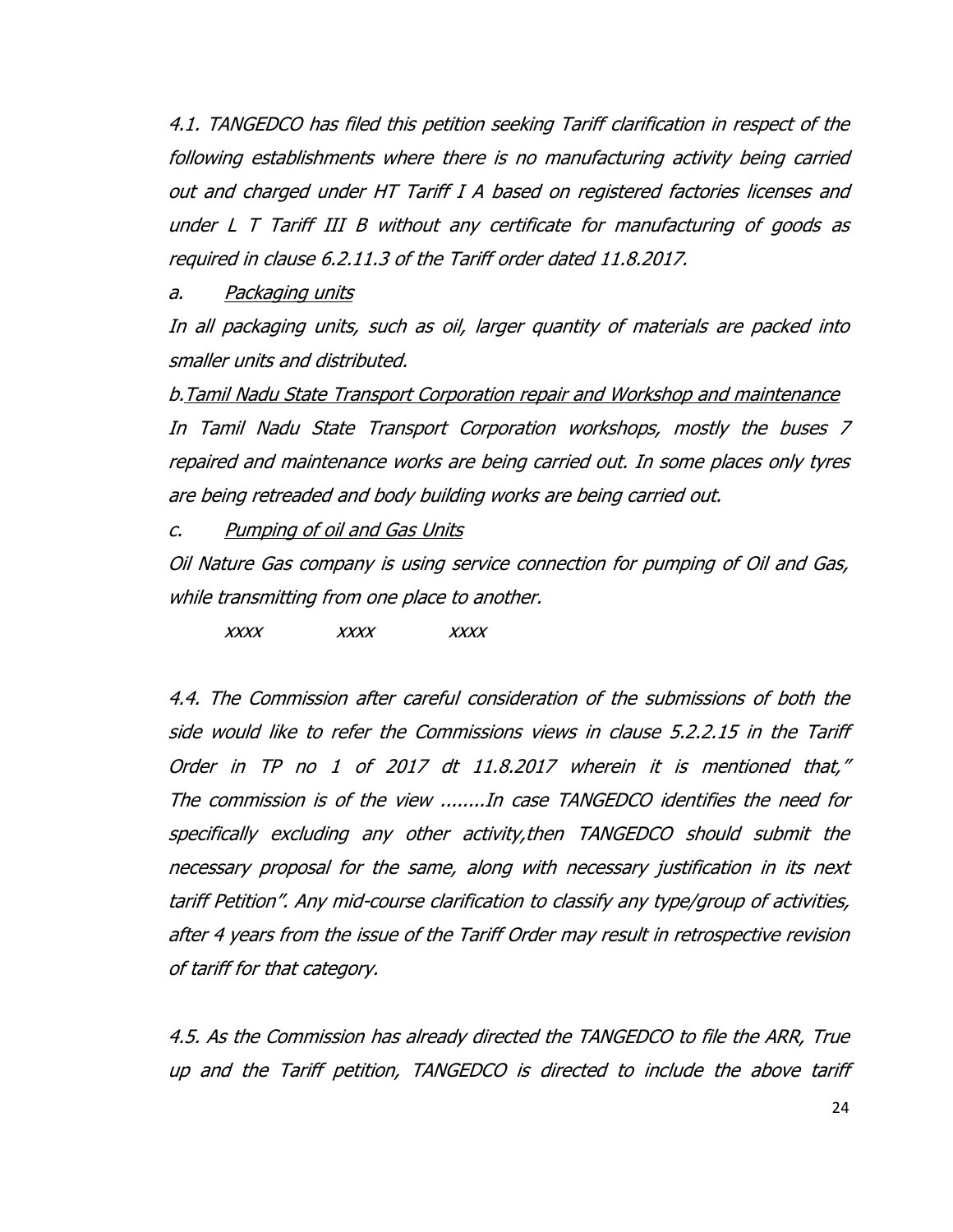clarification items in their tariff petition to be filed so as to get the views of the stakeholders and to decide the matter. Until such time the present Tariff Order has to be followed.."

As above, the Commission was not inclined for any reclassification / clarification in respect of the above categories from the existing one, as per the Order of the Commission in T.P.1 of 2017 dated 11.08.2017. Moreover the TANGEDCO was directed to file a comprehensive Tariff petition incorporating all its clarification for deciding the matter in ensuring tariff order after getting the comments of the stakeholders.

5.8. Having any doubt in its mind on applicability of tariff, the respondent cannot punish any consumer to the extreme level of disconnection of supply / compounding under Section 135 of the Electricity Act, 2003. Thus no clarification issued by the Commission as above, the applicability of the order in M.P.4 of 2021 cannot be interpreted as ex post facto or ex ante. The petitioner has clearly shown its activities carried out in its premises with the pictorial evidences (photos), whereas the respondent failed to do so. From these evidences, we have our opinion that the activities can be said to be as per the major activity defined under the EM / Udyog Aadhaar Registration certificate. In view of this the change of tariff to LT-V will not arise in the case of the petitioner.

25 5.9. In this circumstances, the action of the Respondent for charging of the petitioner under LT-V instead of LT-IIIB is no way warrants under Section 135 of the Electricity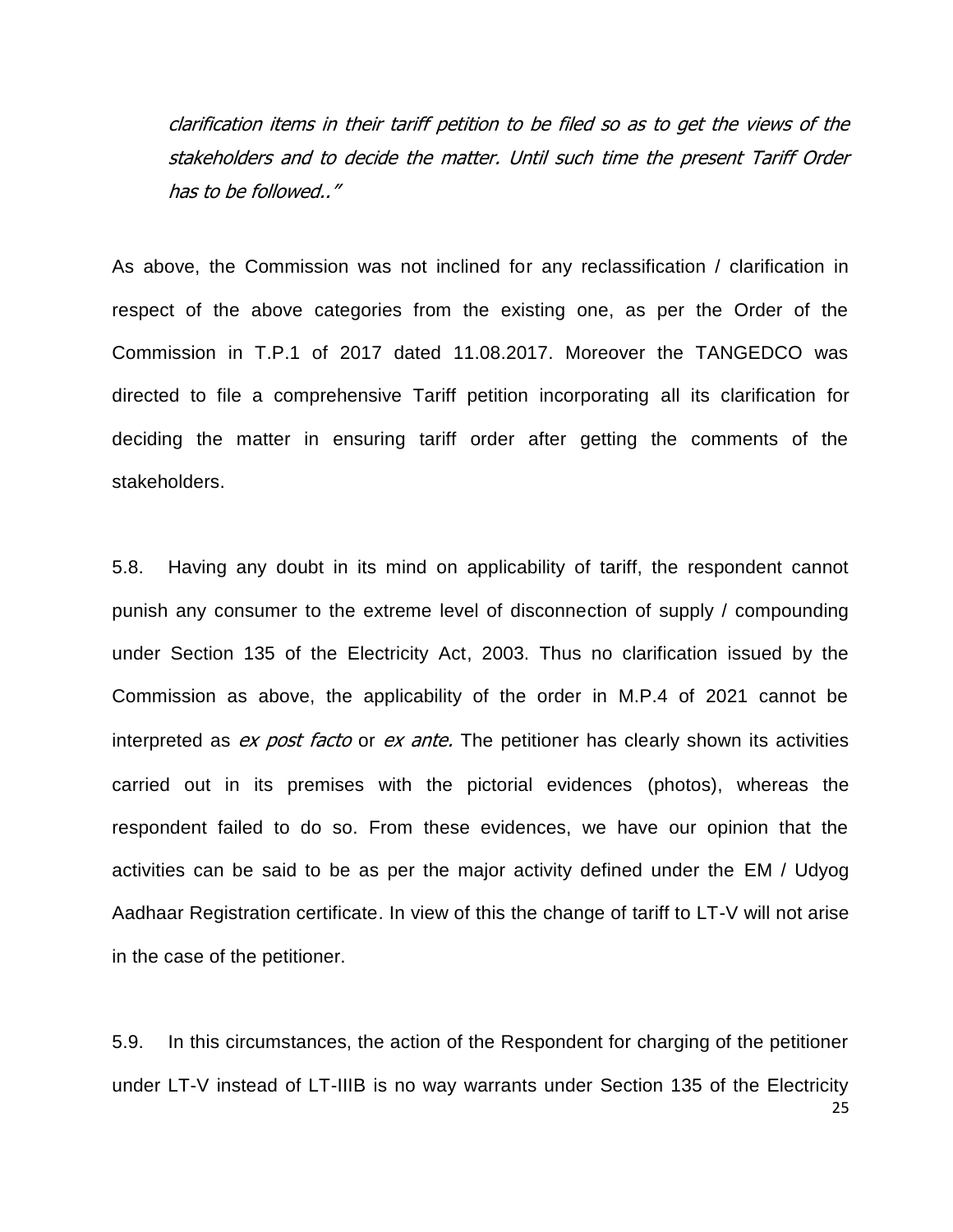Act 2003. If there any misuse of tariff be so, the Respondent could have issued a notice in this regard when they are not clear in the correct applicability of tariff. Moreover such action is not appreciated in the consumer oriented organization like TANGEDCO.

5.10. Though the issue is settled with the above decision of applicability of tariff, the Commission intends to set right the growing misinterpretation of provisions under section 126 and 135 of the Electricity Act, as may be seen in this case.

5.11. Though the unauthorized use other than the theft of electricity falls within in the scope of section 126, it is often dealt under section 135 which is exclusively meant for theft of electricity.

5.12. The provisions of Section 126 of the 2003 Act are self explanatory. They are intended to cover situations other than the situations specifically covered under Section 135 of the 2003 Act. Neither Section 126 nor Section 135 should be read in isolation. Each section should be read with the provisions of the other besides the regulations in force and they should be so interpreted as to achieve the aim of workability of the enactment comprehensively, while giving them a purposive interpretation in preference to textual interpretation.

5.13. The clarification regarding the applicability of the provisions under Section 126 and 135 of the Electricity Act, 2003, was issued from ministry of Power / Government of India way back in 2007 as reproduced below: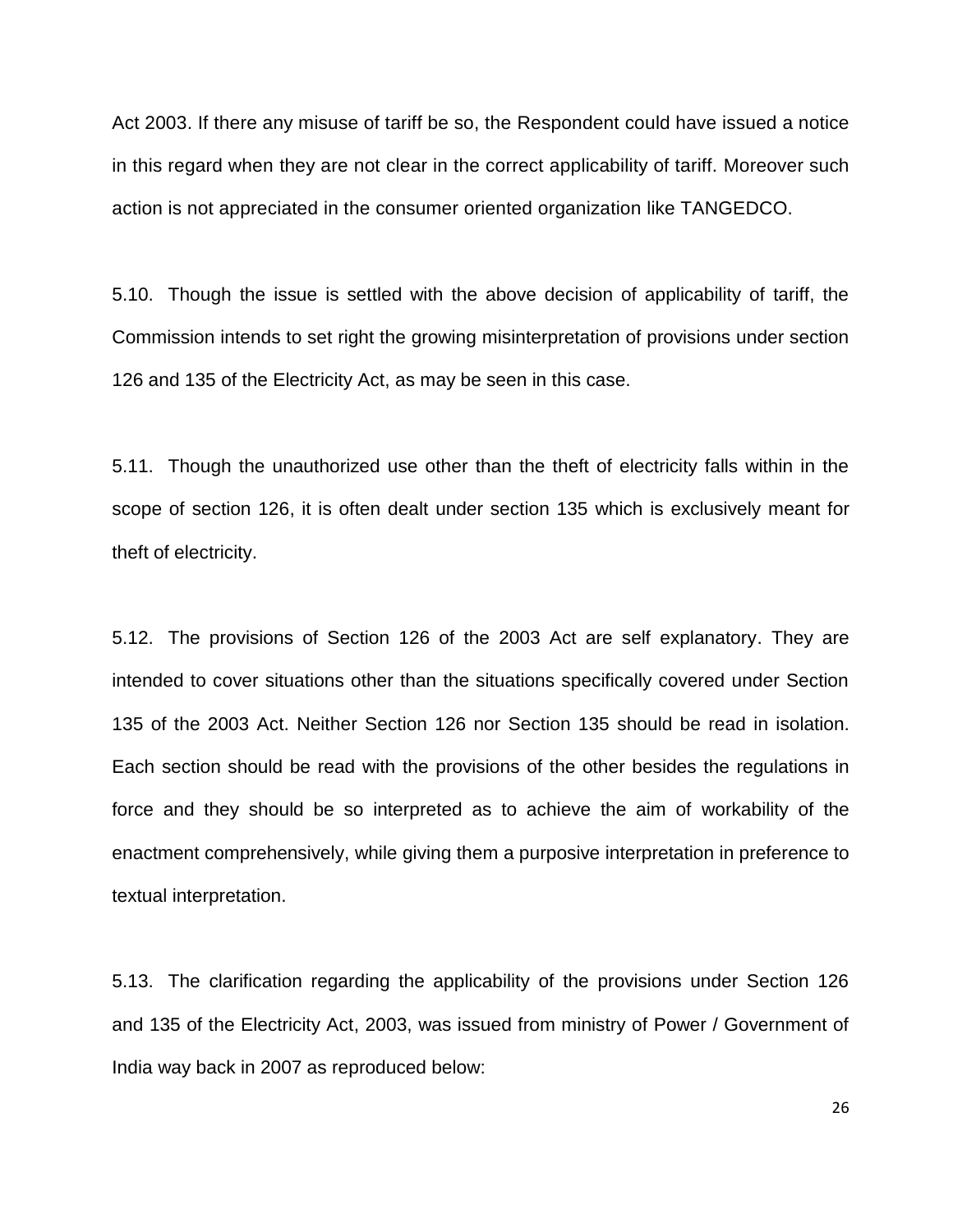"No. 42/2/2005-R&R Government of India Ministry of Power Shram Shakti Bhawan, Rafi Marg, New Delhi, the 12th November, 2007 To The Pr. Secretary/Secretary (Energy) of all the States The Secretary of all SERCs Subject: Applicability of provisions of Section 126 and 135 of the Electricity Act 2003

# Sir,

Subsequent to the enactment to the Electricity (Amendment) Act,2007, references have been received from the M.P. Electricity Regulatory Commission and the UP Electricity Regulatory Commission seeking clarification regarding applicability of the provisions of Section 126 and 135of the Electricity Act. The matter has been examined in consultation with the Deptt. of Legal Affairs and accordingly following is clarified:

(i) Key difference between the two provisions of sections 126 and135 is that dishonest intention' as mentioned u/s 135 is the necessary ingredient for the offence of theft of electricity.

(ii) For prosecuting someone u/s 135, a complaint or a report by police to the court is necessary u/s 151.

(iii) Section 126 is for assessment of the charges for unauthorized use of electricity. This provision would also be applicable to those cases where action is taken for offences under section 135and the situation of alleged commitment of offence is covered under the provisions of Section 126."

5.14. In regard to the interpretation of ‗Dishonest intension' mentioned in the above clarification, it is pertinent to refer the order the Bench of the Hon'ble Supreme Court of India, dated 20.10.2011 in the case of Executive Engineer & Another Vs M/s. Sri Seetaram Rice Mill {Civil Appeal No.8859 of 2011 reported in (2012) 2 SCC 108}, from which the relevant portions are extracted as below: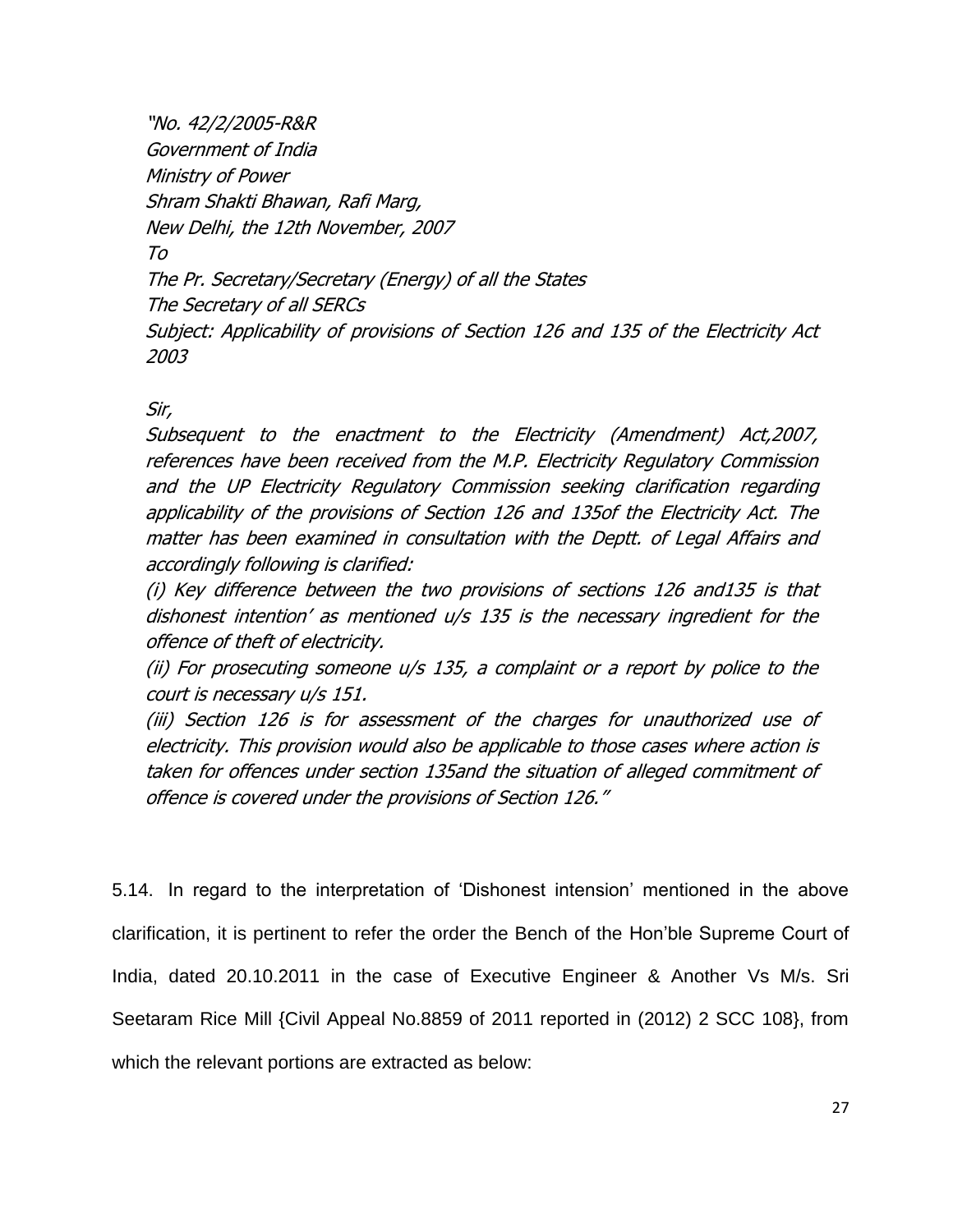# "1(b) Distinction between Sections 126 and 135 of the 2003 Act

15. Upon their plain reading, the mark differences in the contents of Sections 126 and 135 of the2003 Act are obvious. They are distinct and different provisions which operate in different fields and have no common premise in law. We have already noticed that Sections 126 and 127 of the 2003 Act read together constitute a complete code in themselves covering all relevant considerations for passing of an order of assessment in cases which do not fall under Section 135 of the 2003 Act. Section 135 of the 2003Act falls under Part XIV relating to `offences and penalties' and title of the Section is `theft of electricity'. The Section opens with the words `whoever, dishonestly' does any or all of the acts specified under clauses (a) to (e) of Sub-section (1) of Section 135 of the 2003 Act so as to abstract or consume or use electricity shall be punishable for imprisonment for a term which may extend to three years or with fine or with both. Besides imposition of punishment as specified under these provisions or the proviso thereto, Sub-section (1A) of Section 135 of the 2003 Act provides that without prejudice to the provisions of the 2003 -Act, the licensee or supplier, as the case may be, through officer of rank authorized in this behalf by the appropriate commission, may immediately disconnect the supply of electricity and even take other measures enumerated under Subsections (2) to (4) of the said Section. The fine which may be imposed under Section 135 of the 2003 Act is directly proportional to the number of convictions and is also dependent on the extent of load abstracted. In contradistinction to these provisions, Section126 of the 2003 Act would be applicable to the cases where there is no theft of electricity but the electricity is being consumed in violation of the terms and conditions of supply leading to mal practices which may squarely fall within the expression `unauthorized use of electricity'. This assessment/proceedings would commence with the inspection of the premises by an assessing officer and recording of a finding that such consumer is indulging in an `authorized use of electricity'. Then the assessing officer shall provisionally assess, to the best of his judgment, the electricity charges payable by such consumer, as well as pass a provisional assessment order in terms of - Section 126(2) of the 2003 Act. The officer is also under obligation to serve a notice in terms of Section 126(3) of the 2003 Act upon any such consumer requiring him to file his objections, if any, against the provisional assessment before a final order of assessment is passed within thirty days from the date of service of such order of provisional assessment. Thereafter, any person served with the order of provisional assessment may accept such assessment and deposit the amount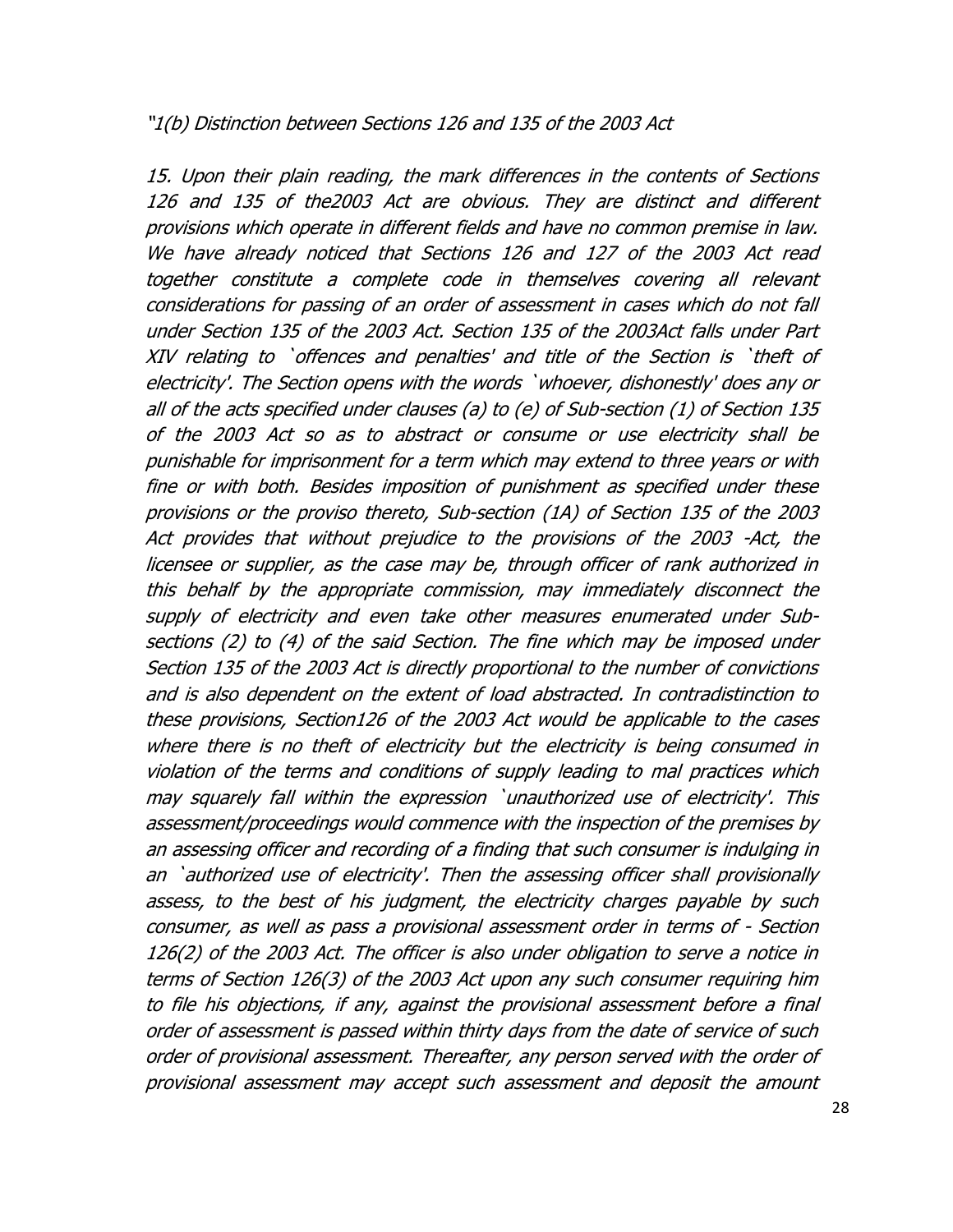with the licensee within seven days of service of such provisional assessment order upon him or prefer an appeal against the resultant final order under Section 127 of the 2003 Act. The order of assessment under Section 126 and the period for which such order would be passed has to be in terms of Sub-sections (5) and (6) of Section 126 of the 2003 Act. The Explanation to Section 126 is of some significance, which we shall deal with shortly hereinafter. Section 126 of the 2003 Act falls under Chapter XII and relates to investigation and enforcement and empowers the assessing officer to pass an order of assessment.

16. Section 135 of the 2003 Act deals with an offence of theft of electricity and the penalty that can be imposed for such theft. This squarely falls within the dimensions of Criminal Jurisprudence and mens rea is one of the relevant factors for finding a case of theft. On the contrary, Section 126 of the\2003 Act does not speak of any criminal intendment and is primarily an action and remedy available under the civil law. It does not have features or elements which are traceable to the criminal concept of mens rea.

17. Thus, it would be clear that the expression `unauthorized use of electricity' under Section 126 of the 2003 Act deals with cases of unauthorized use, even in absence of intention. These cases would certainly be different from cases where there is dishonest abstraction of electricity by any of the methods enlisted under Section 135 of the 2003 Act. A clear example would be, where a consumer has used excessive load as against the installed load simpliciter and there is violation of the terms and conditions of supply, then, the case would fall under Section 126 of the 2003 Act. On the other hand, where a consumer, by any of the means and methods as -specified under Sections 135(a) to 135(e) of the 2003 Act, has abstracted energy with dishonest intention and without authorization, like providing for a direct connection bypassing the installed meter. Therefore, there is a clear distinction between the cases that would fall under Section 126 of the 2003 Act on the one hand and Section 135 of the 2003 Act on the other. There is no commonality between them in law. They operate in different and distinct fields. The assessing officer has been vested with the powers to pass provisional and final order of assessment in cases of unauthorized use of electricity and cases of consumption of electricity beyond contracted load will squarely fall under such power. The legislative intention is to cover the cases of malpractices and unauthorized use of electricity and then theft which is governed by the provisions of Section 135 of the 2003 Act.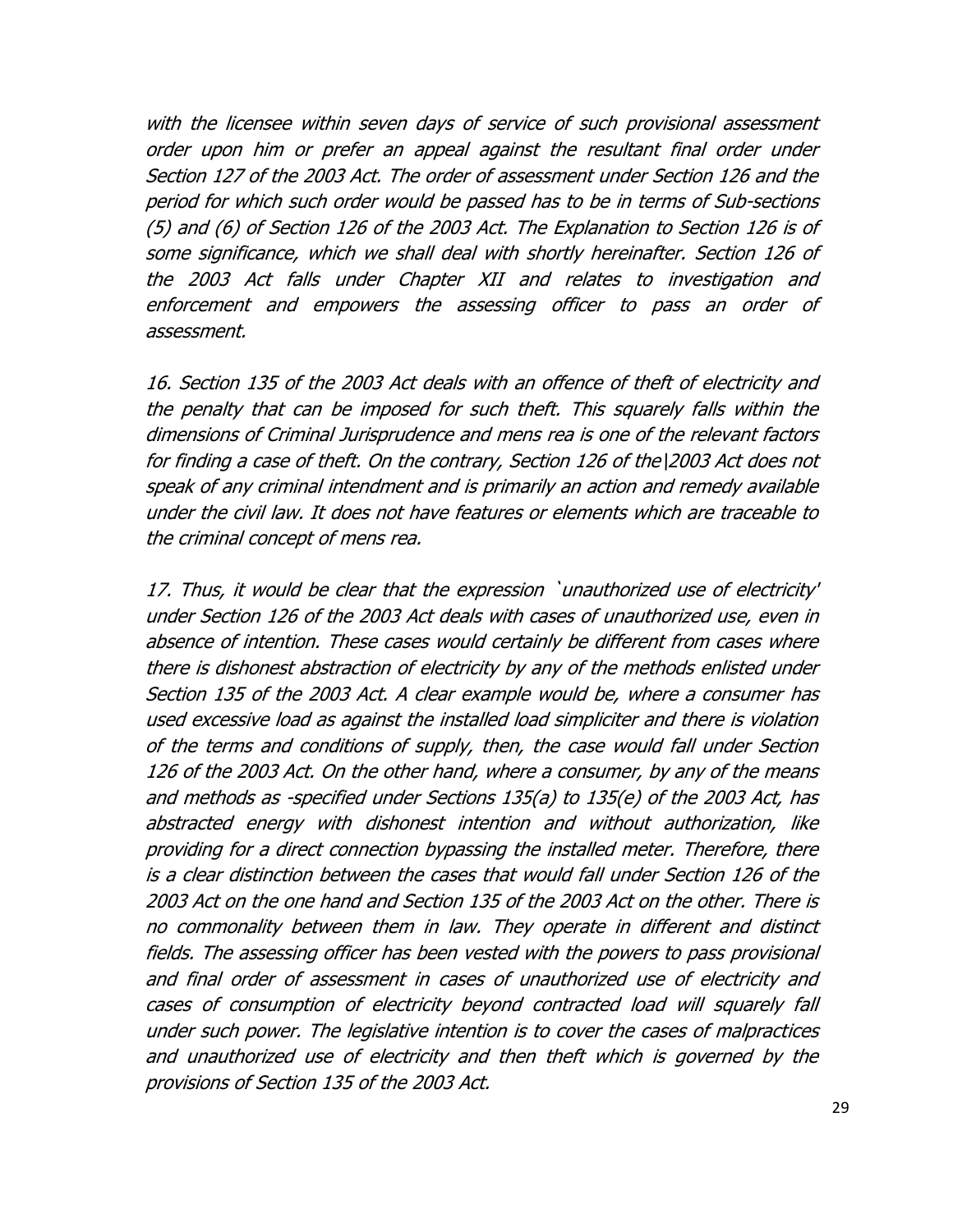18. Section 135 of the 2003 Act significantly uses the words `whoever, dishonestly' does any of the listed actions so as to abstract or consume electricity would be punished in accordance with the provisions of the 2003 Act. `Dishonesty' is a state of mind which has to be shown to exist before a person can be punished under the provisions of that Section."

5.15. The combined reading of the above crucial references make it clear that there should be a dishonest intension on the part of the consumer to steal electricity as the necessary ingredient to decide the offence of theft of energy to deal with under section 135.

5.16. The dishonest intension can be inferred from the act of abstracting the energy in an unlawful ways like tapping the electricity from overhead line or underground or facilities of distribution system, tampering / meddling/damaging / destroying the meter, usage of any foreign material to meddle the recording of energy in the meter or any other ways and means by which meter recording is impeded or stopped either intermittently or permanently.

5.17. In all these cases, the energy is prevented from being recorded in the meter either partially or fully, lending the direct meaning to the expression , *"theft of energy"*, to be dealt under section 135. When energy is fully recorded in the meter and such energy so recorded is used for the purpose other than the purpose authorized, there cannot be dishonest intension to steal the energy simply because the energy is fully recorded and metered. Such cases categorically fall under section 126 and to be dealt accordingly.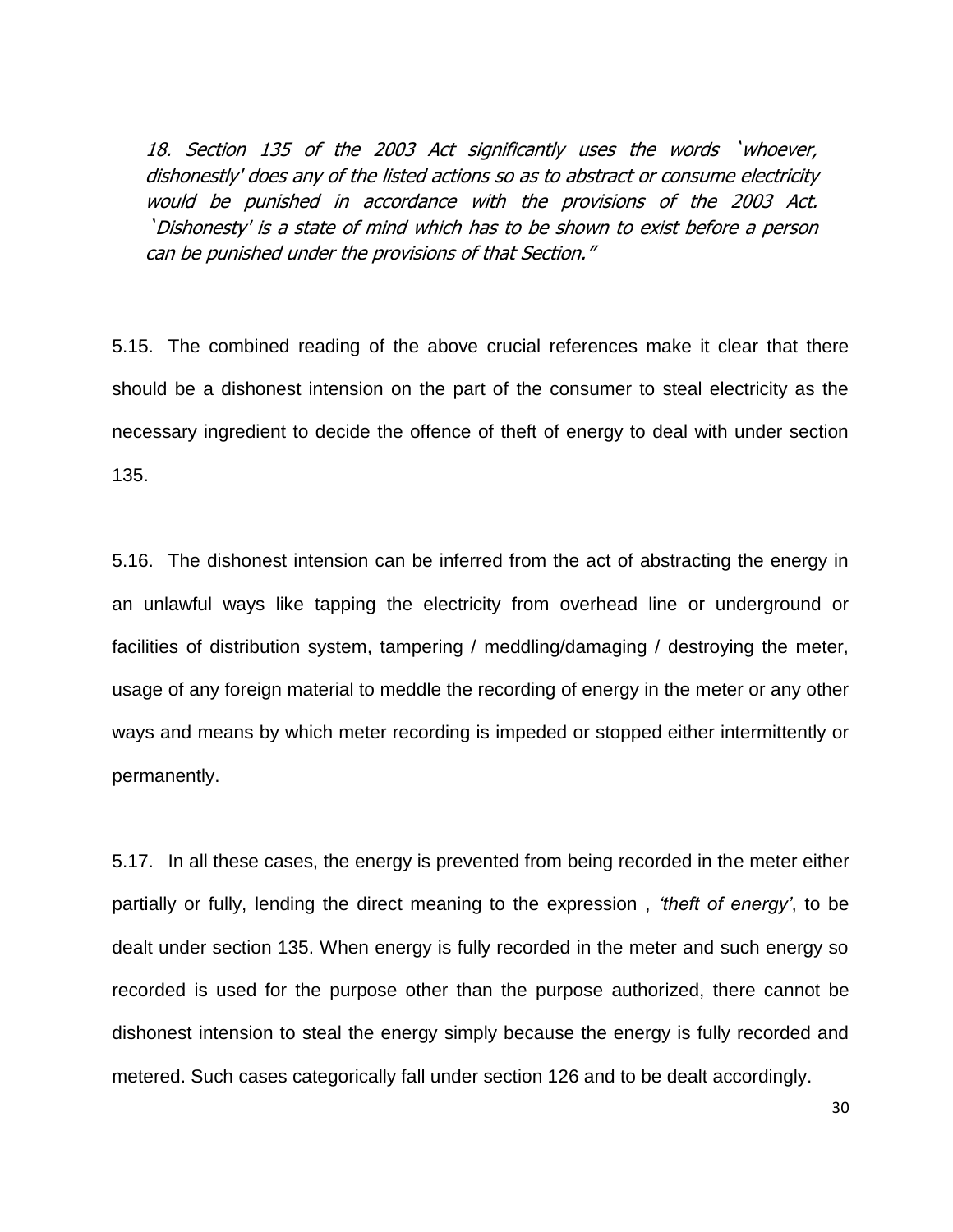5.18. Through the expression *"use of electricity for the purpose other than electricity for the purpose other than for which the usage of electricity was authorized"* appears both under section 126 and 135 there exists no commonality between them in terms nature of unauthorized use meant by each section. A careful conjoint reading of section 135 and Explanation to section 126 would show that some of the unauthorized usage of electricity (with a dishonest intension to steal electricity with partial or no recording of energy in the meter as explained above ) also amount to theft of electricity, because the theft itself amounts to unauthorized electricity. But all other unauthorized usage of electricity (without a dishonest intension to steal electricity, with the consumed energy fully recorded in the meter) fall only under section 126 and cannot constitute the meaning of theft to fall under section 135.

5.19. This commission has rendered several judgments on similar issue viz., Suo-motu proceedings No.3 of 2012 dated 11.7.2013, SMP No.4 of 2013 dated 6.8.2019 and SMP No.4 of 2014 dated 19.1.2015 and given its findings. These may also be complied with, without any deviations.

5.20. Summarization of entire discussion culminates that the clinching factor that separates the section 126 and 135 with clear demarcation is the consideration of whether energy consumed is fully recorded in the meter or not. Once the consumed energy is fully recorded in the meter, there can be no inference of theft of electricity to its meaning and Section 135 has no role to play therein.